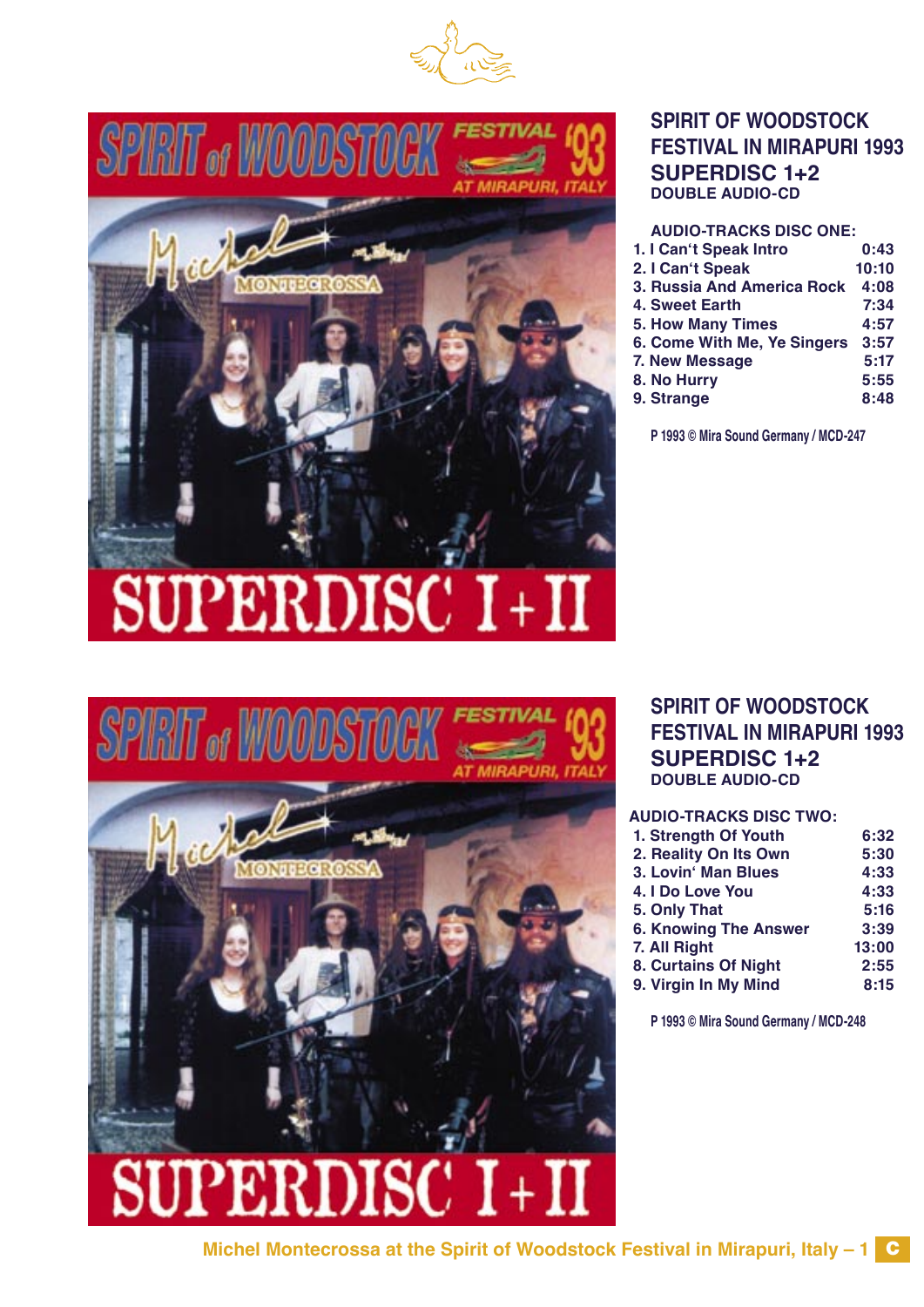



#### **SPIRIT OF WOODSTOCK FESTIVAL IN MIRAPURI SPIRIT AND GUESTS 1993-1997 AUDIO-CD**

**AUDIO-TRACKS:**

| 1. Diamond Ring                |      |
|--------------------------------|------|
| (Michel Montecrossa)           | 1:35 |
| 2. Folksong                    |      |
| (Folk Singers)                 | 0:38 |
| 3. Curtains Of Night           |      |
| (Michel Montecrossa)           | 2:55 |
| 4. Tuthwillus Tuthwellius      |      |
| (Gypsy Moth)                   | 4:00 |
| 5. And When They Come Together |      |
| (Perill)                       | 5:11 |
| 6. Pushing                     |      |
| (Michel Montecrossa)           | 7:36 |
| 7. Whippin' Post               |      |
| (Gypsy Moth)                   | 4:32 |
| 8. Gasoline                    |      |
| (David Butterfield)            | 2:52 |
| 9. Rockin' With You            |      |
| (Diana Antara)                 | 2:34 |
| <b>10. True Russian Winds</b>  |      |
| (Bazzalesh)                    | 4:39 |
| 11. Communication Breakdown    |      |
| (Luxuria)                      | 2:23 |
| 12. Road Angel Rock            |      |
| (Michel Montecrossa)           | 5:46 |
| 13. Buffalo Hunter             |      |
| (Dead Buffaloes Revenge)       | 6:17 |
| 14. Dark Streets Of America    |      |
| (Darrell Arnold)               | 5:09 |
| 15. Moby Dick                  |      |
| (Luxuria)                      | 2:04 |
| 16. Reggae For A Free Girl     |      |
| (Michel Montecrossa)           | 3:32 |
| 17. Ecstasy Sun                |      |
| (Mirakali)                     | 5:24 |
| 18. Find Your Own Way          |      |
| (Michel Montecrossa)           | 6:19 |

**P 1997 © Mira Sound Germany / MCD-246**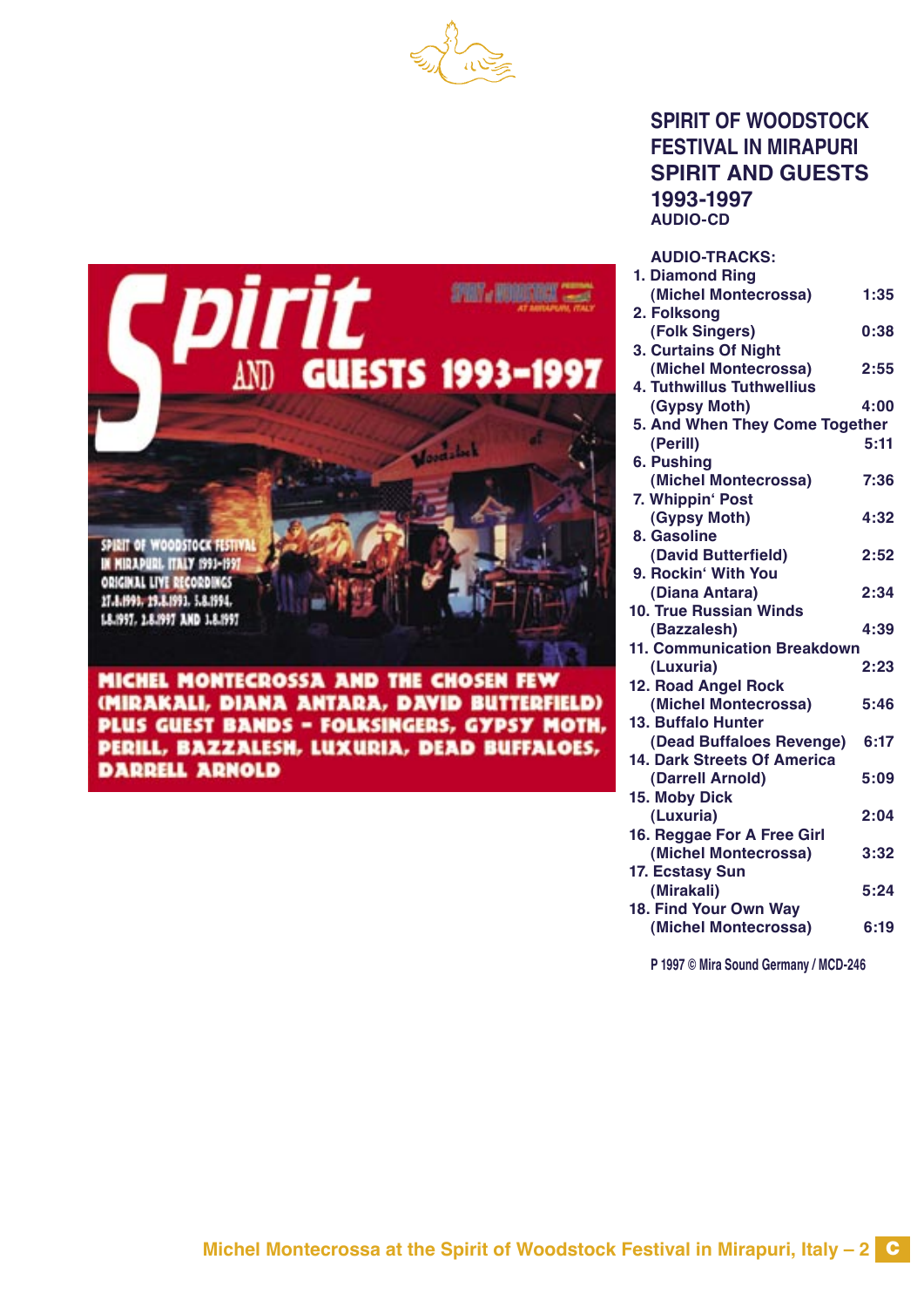



# **SPIRIT OF WOODSTOCK FESTIVAL IN MIRAPURI 1995 THE SUPERDISC AUDIO-CD**

| <b>AUDIO-TRACKS:</b>            |       |
|---------------------------------|-------|
| 1. Love Is All                  | 6:24  |
| 2. Intense (Mirakali)           | 4:44  |
| 3. Love In The Ghetto           | 8:48  |
| 4. Leather Outfit Lady          | 8:48  |
| 5. See The Light                |       |
| <b>Shining In Your Eyes</b>     |       |
| (Mirakali)                      | 4:14  |
| 6. When I See You In Everything |       |
| (Diana)                         | 4:46  |
| 7. Ice Cream Jodel              | 6:09  |
| 8. Gasoline (David)             | 2:55  |
| 9. Vision                       | 11:34 |
|                                 |       |

**P 1995 © Mira Sound Germany / MCD-205**



# **SPIRIT OF WOODSTOCK FESTIVAL IN MIRAPURI 1997 SUPERDISC 1 AUDIO-CD**

| <b>AUDIO-TRACKS:</b>            |      |
|---------------------------------|------|
| 1. Supergang                    | 4:53 |
| 2. Festival Rock                | 4:01 |
| 3. Storm (Mirakali)             | 3:31 |
| 4. Blissful Hearts (Diana)      | 3:33 |
| 5. Love Is Free (Mirakali)      | 3:05 |
| <b>6. Body Rocker Shocker</b>   | 3:43 |
| 7. When You Fall In Love        |      |
| (The Fabulous Sound Sisters)    | 4:16 |
| 8. Road Angel Rock              | 5:50 |
| 9. Sky Girl Salsa               | 4:32 |
| 10. Stars Of Delight (Mirakali) | 3:32 |
| 11. Eurockess                   | 4:18 |
| 12. Rock In Love (Diana)        | 3:21 |
| 13. Fire Road Rock              | 5:59 |
| 14. Reggae For A Free Girl      | 3:58 |
|                                 |      |
|                                 |      |

**P 1997 © Mira Sound Germany / MCD-234**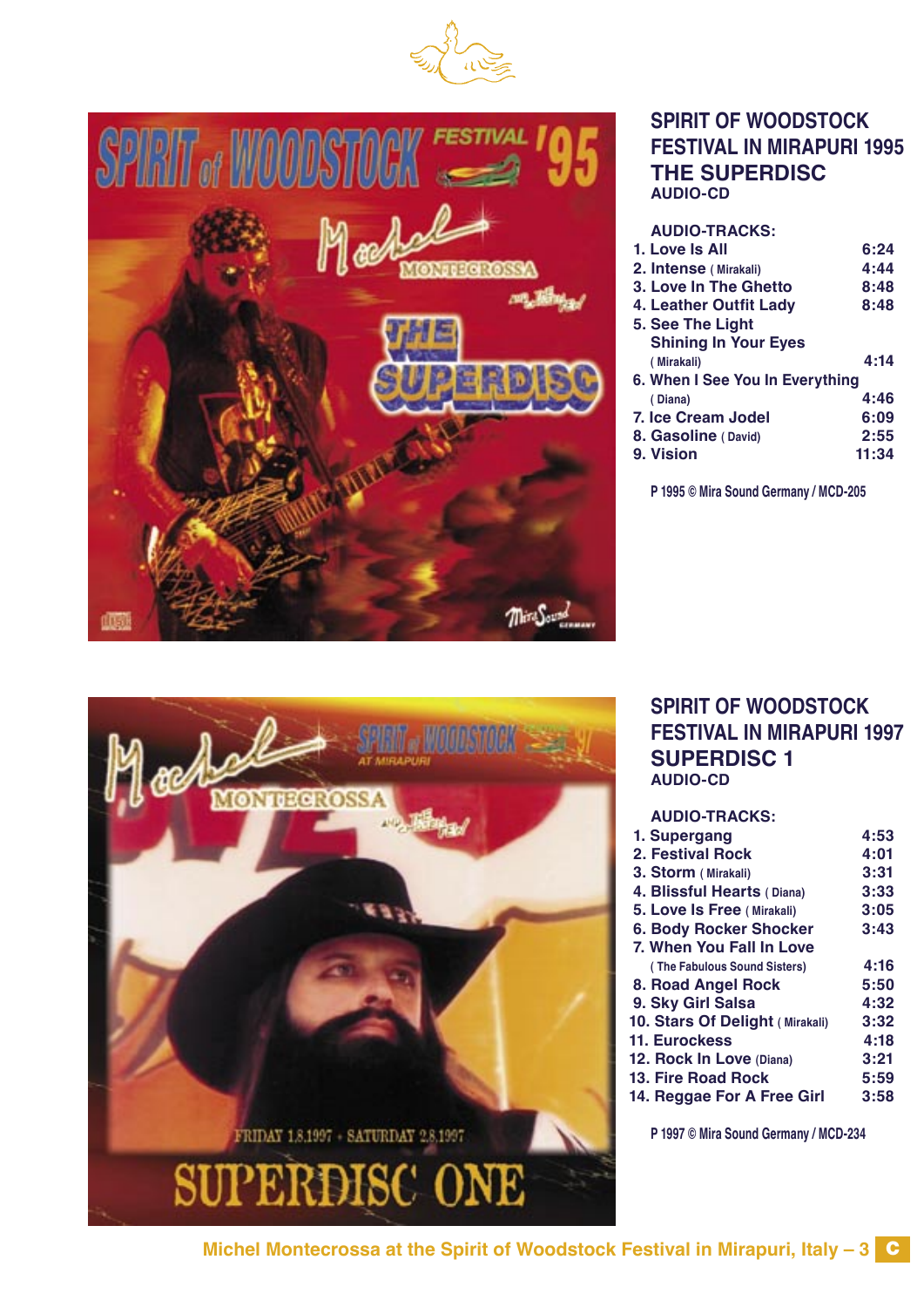



# **SPIRIT OF WOODSTOCK FESTIVAL IN MIRAPURI 1997 SUPERDISC 2 AUDIO-CD**

| <b>AUDIO-TRACKS:</b>      |      |
|---------------------------|------|
| 1. Easy Goin'             | 6:51 |
| 2. Switch Off             | 4:54 |
| 3. Power-Rock             | 4:14 |
| 4. Love Is All            | 4:19 |
| 5. Rockin' Gang Night     | 3:09 |
| 6. Volcano Rocker         | 4:58 |
| 7. Superflight (Mirakali) | 3:41 |
| 8. Mirakali Interlude     | 1:05 |
| 9. The Legend Lives       | 5:24 |
| 10. Fairy Rock            | 5:35 |
| 11. What You Wanna Do,    |      |
| Do It Now                 | 3:33 |
| 12. Time-Body Rockess     | 4:26 |
| 13. Sword Of Freedom      | 9:39 |
| 14. Switch Off #2         | 7:43 |
|                           |      |

**P 1997 © Mira Sound Germany / MCD-235**



# **SPIRIT OF WOODSTOCK FESTIVAL IN MIRAPURI 1997 SUPERDISC 3 AUDIO-CD**

| <b>AUDIO-TRACKS:</b>          |      |
|-------------------------------|------|
| 1. Keep On Movin' -           |      |
| It's Only The World           | 5:03 |
| 2. Cool (Mirakali)            | 3:32 |
| 3. Wanna Stay With You        | 3:31 |
| 4. You Burn More Than Fire    |      |
| (David)                       | 4:51 |
| 5. Burnin' Alive              | 4:32 |
| 6. Rock Fest                  | 5:42 |
| 7. Rock Lover Tale (Mirakali) | 6:14 |
| 8. Let's Be Vulgar            | 3:56 |
| 9. Dance Of Bliss (Mirakali)  | 4:09 |
| 10. Ball With Me              | 3:23 |
| 11. I'm Good                  | 4:27 |
| 12. Adventure Rock            | 3:36 |
| 13. Pure Rock                 | 2:50 |
| 14. Ecstasy Sun (Mirakali)    | 5:38 |
| 15. Wanderer Among The Stars  | 4:00 |
| 16. Find Your Own Way         | 4:47 |
| <b>17. Finale Statement</b>   | 0:09 |
|                               |      |

**P 1997 © Mira Sound Germany / MCD-236**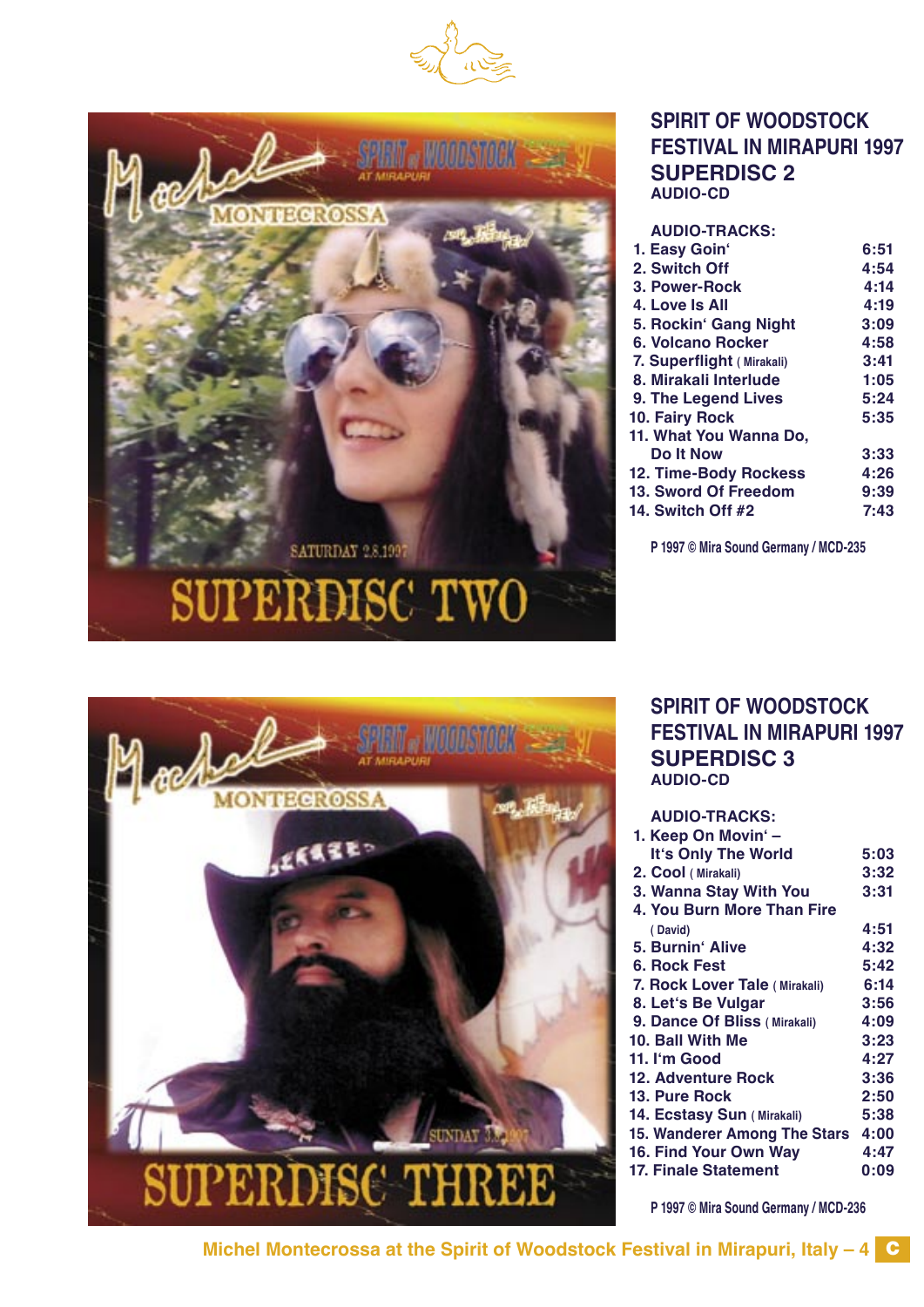



#### **SPIRIT OF WOODSTOCK FESTIVAL IN MIRAPURI 1998 SUPERDISC 1 AUDIO-CD**

| <b>AUDIO-TRACKS:</b>           |      |
|--------------------------------|------|
| 1. New Dreams                  | 4:14 |
| 2. Star Angel (Mirakali)       | 3:09 |
| 3. Take Over                   | 3:40 |
| 4. Orbit Rocker                | 3:51 |
| <b>5. We Are Beautiful</b>     |      |
| <b>When Our Hearts Are One</b> | 3:32 |
| 6. Wait A Minute               | 3:47 |
| 7. Try It Harder               | 5:24 |
| 8. Superman                    | 3:15 |
| 9. Rock 'n' Roll Heaven        | 5:57 |
| 10. No More Fools              | 3:08 |
|                                |      |

**P 1998 © Mira Sound Germany / MCD-263**



# **SPIRIT OF WOODSTOCK FESTIVAL IN MIRAPURI 1998 SUPERDISC 2 CD-PLUS**

| <b>AUDIO-TRACKS:</b>           |      |
|--------------------------------|------|
| 1. Vision                      | 5:05 |
| 2. Rockin' Fighters (Mirakali) | 3:10 |
| <b>3. Sweet Lover Blues</b>    | 5:23 |
| 4. Houseparty Rock             | 5:15 |
| 5. All Right                   | 3:20 |
| <b>6. Song Of New Memories</b> | 3:50 |
| <b>7. Timeless Youth</b>       | 4:41 |
|                                |      |
| <b>MPEG-MUSIC-VIDEOS</b>       |      |
| 1. Festival Rocker             | 4:34 |
| 2. Michel Montecrossa          |      |
| <b>Interview</b>               | 3:42 |
| <b>3. Some Sweetness</b>       | 4:39 |
|                                |      |
| <b>PICTURE-EVENTS</b>          |      |
|                                |      |
| <b>INTERNET-DATA</b>           |      |

**P 1998 © Mira Sound Germany / MCD-270**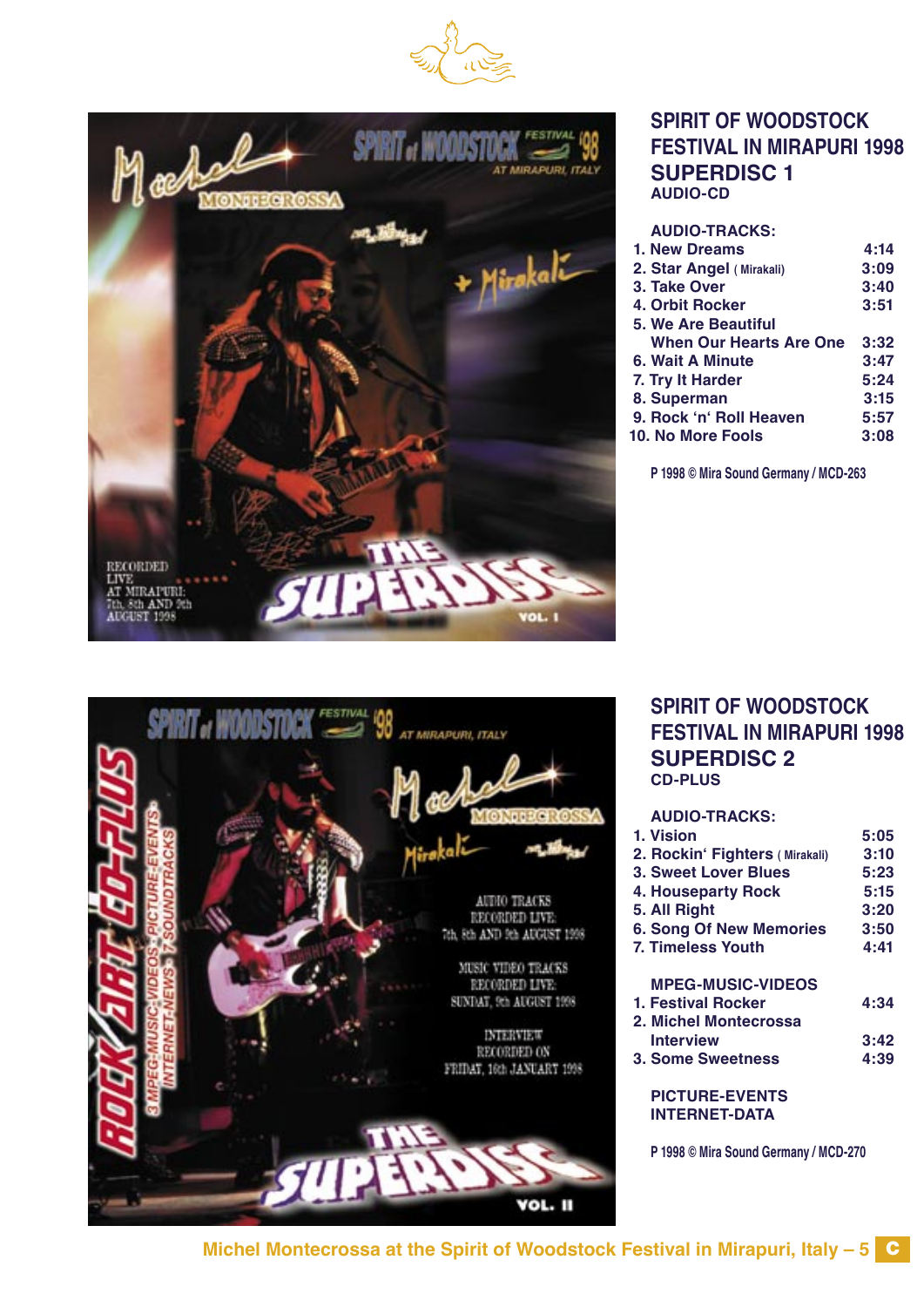





#### **SPIRIT OF WOODSTOCK FESTIVAL IN MIRAPURI 1998 SUPERDISC 3 CD-PLUS**

**AUDIO-TRACKS: 1. Next Turn**<br> **1. Next Turn**<br> **2. Join The Party 3:20 2. Join The Party 3. Change Of Consciousness 3:04 4. Universal Whirlpool 4:05 5. The Beat Goes On 3:28 6. Chainless Girl 3:44 7. Ultimate Party Blue Grass 1:43** 8. Silver Wings **4:10**<br>
9. The Dream Never Ends 4:49

**9. The Dream Never Ends 10. When I Hold You In My Arms 3:42**

#### **MPEG-VIDEOS:**

 **1. New Dreams 1:05 2. Heroes 2:43 3. Renewal 1:37 4. Magic Rocker 0:49 5. Gang-Girl ( Mirakali) 1:20 6. Remember My Banana 0:48 7. Silver Wings 1:47 8. The Dream Never Ends 3:42**

#### **PICTURE-EVENTS INTERNETDATA**

**P 1998 © Mira Sound Germany / MCD-275**

# **SPIRIT OF WOODSTOCK FESTIVAL IN MIRAPURI 1998 SUPERDISC 4 AUDIO-CD**

| <b>AUDIO-TRACKS:</b>               |      |
|------------------------------------|------|
| 1. Bridges Of Time                 | 3:42 |
| 2. Flying High (Mirakali)          | 3:46 |
| 3. Letter Written In The Sand 3:22 |      |
| 4. Share The Feeling               | 3:51 |
| 5. Hard Rockin'                    | 3:09 |
| 6. Rockin' Gang Night              | 7:34 |
| 7. Love Hotel                      | 3:17 |
| 8. Hot Pipe                        | 6:16 |
| 9. Paint Your Curtain              |      |
| <b>With Naked Girls</b>            | 4:01 |
| 10. Doin' It                       | 8:52 |
| 11. Boom, Boom – Bang, Bang        | 3:21 |
| <b>12. Orion Rock</b>              | 7:50 |
| 13. Wide And Free                  | 4:43 |
| 14. One More Song                  | 5:03 |
| <b>15. Hi Folks </b>               | 0:29 |
|                                    |      |

**P 1998 © Mira Sound Germany / MCD-276**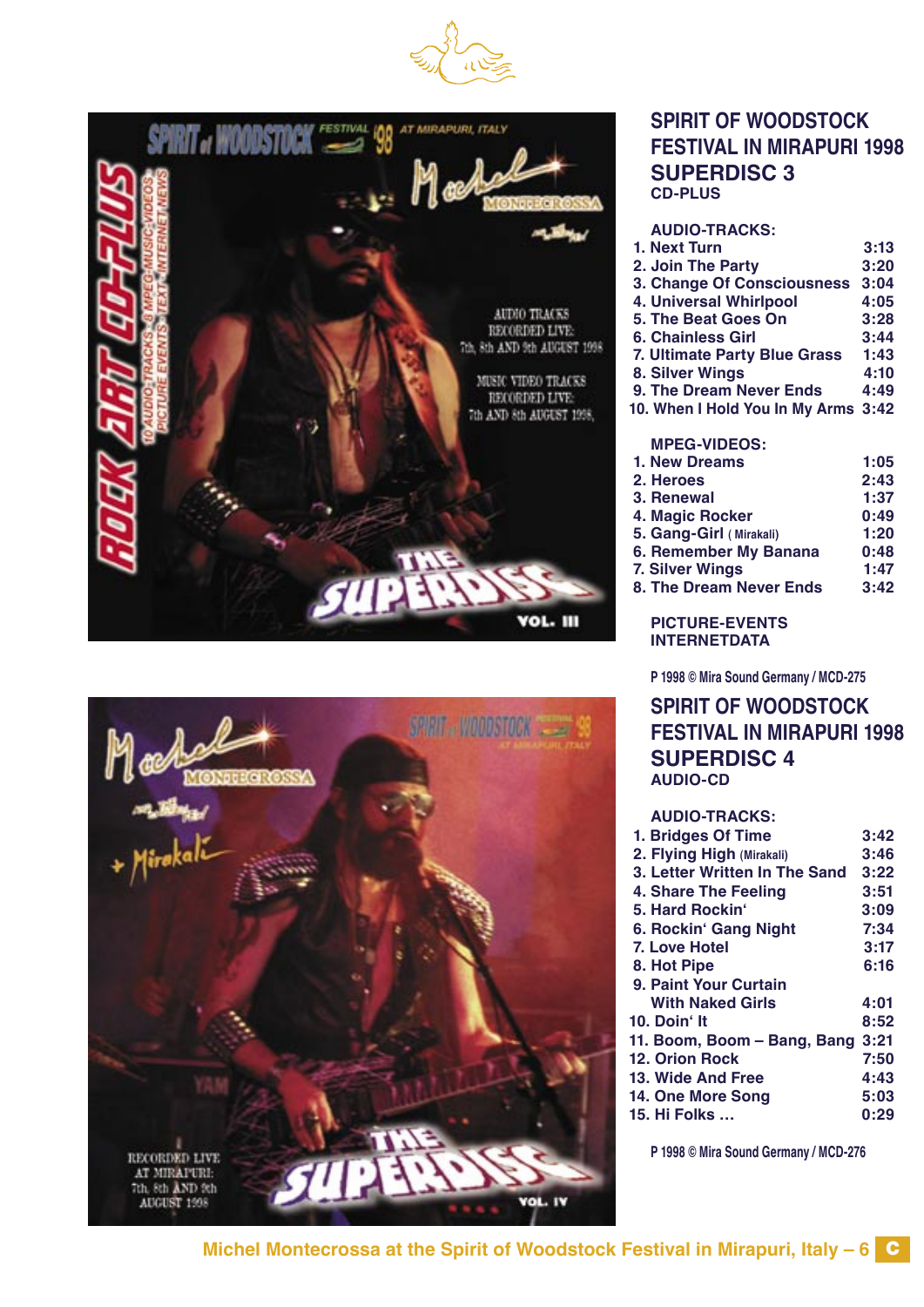



# **SPIRIT OF WOODSTOCK FESTIVAL IN MIRAPURI 1998 SPIRIT + GUESTS AUDIO-CD**

**AUDIO-TRACKS:**

| 1. Houseparty Rock              |      |
|---------------------------------|------|
| (Michel Montecrossa)            | 5:21 |
| 2. Rock Shuffle                 |      |
| <b>(Route 66)</b>               | 1:59 |
| 3. Flaming Woman                |      |
| (Mirakali)                      | 2:50 |
| 4. Isaac Cody's Speech          |      |
| (Dead Buffaloes Revenge)        | 1:26 |
| 5. All Right                    |      |
| (Michel Montecrossa)            | 3:23 |
| 6. Pretty Wild World            |      |
| (Big Nothing)                   | 4:24 |
| 7. Sweet And Juicy              |      |
| (Diana Antara)                  | 3:01 |
| 8. They're Remember             |      |
| (Remember)                      | 2:08 |
| 9. When You Fall In Love        |      |
| (Fabulous Sound Sisters)        | 3:53 |
| 10. Hey Ho, Let's Go            |      |
| (Radio Vudù)                    | 1:26 |
| 11. Staying With The Dream      |      |
| (David Butterfield)             | 2:42 |
| 12. Ridin' With That Road       |      |
| (Jolly Rodgers)                 | 4:14 |
| 13. Please Look Out Your Window |      |
| (Michel Montecrossa)            | 6:56 |
| 14. Through Russian Winds       |      |
| (Bazzalesh)                     | 3:10 |
| <b>15. Song Of New Memories</b> |      |
| (Michel Montecrossa)            | 3:52 |
| 16. Hangover-Song               |      |
| (Hangover)                      | 1:54 |
| 17. Festival Rocker             |      |
| (Michel Montecrossa)            | 3:40 |
| 18. We Are the Children         |      |
| <b>Of Fuzz Fuzz Machine</b>     |      |
| (Fuzz Fuzz Machine)             | 3:03 |
| <b>19. Some Sweetness</b>       |      |
| (Michel Montecrossa)            | 4:27 |
| 20. Timeless Youth              |      |
| (Michel Montecrossa)            | 4:40 |
|                                 |      |

**P 1998 © Mira Sound Germany / MCD-271**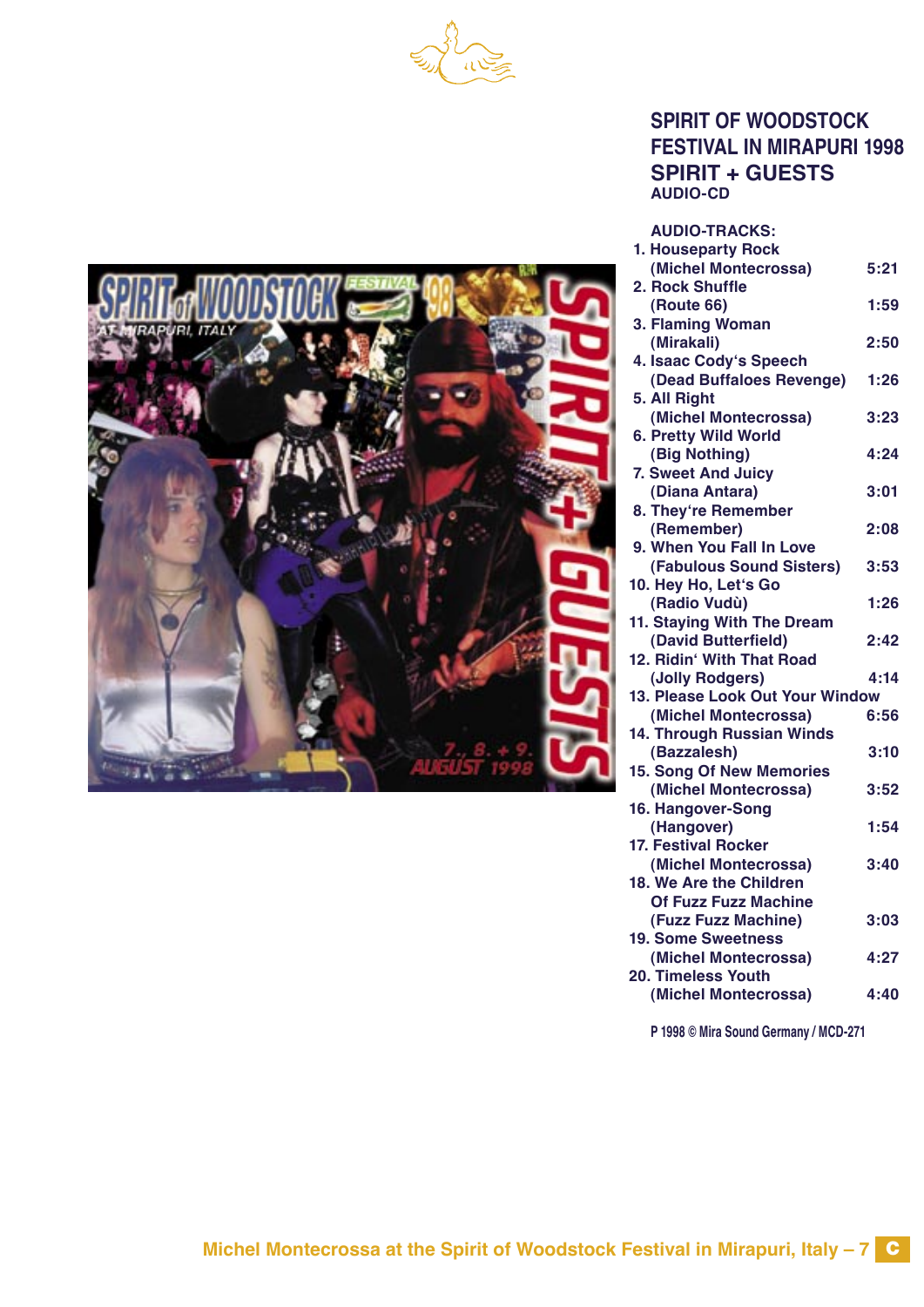





| <b>AUDIO-TRACKS DISC ONE:</b> |      |
|-------------------------------|------|
| 1. Man Of The Golden Star     | 5:15 |
| 2. Breath Of Kindness         |      |
| (Robbie Robertson)            | 3:52 |
| 3. Love Is Sweet,             |      |
| Love Is Cool                  | 4:32 |
| 4. Middle Of An Ocean         | 4:00 |
| 5. We Are The Others          | 5:50 |
| 6. Magic Energy (Mirakali)    | 6:12 |
| <b>7. Consciousness Man</b>   | 4:27 |
| 8. Giving You All My Love     |      |
| (Diana)                       | 4:31 |
| 9. O, So Many Souls           | 2:11 |
| 10. Fires Of Dawn (David)     | 4:16 |
|                               |      |
| <b>MPEG-VIDEOS:</b>           |      |
| 1. Man Of The Golden Star     | 1:07 |
| 2. Morning Of Bliss           |      |
| (The Fabulous Sound Sisters)  | 1:12 |
| 3. Born For Rock 'n' Roll     | 0:58 |
| 4. Rock 'n' Roll Girl         | 1:51 |
| 5. It's Up To You             | 4:51 |
| <b>6. Eurockess</b>           | 1:58 |
|                               |      |
| 7. Didn't Make This World     | 3:04 |
| 8. Road Angel Rock            | 4:20 |
|                               |      |
| <b>PICTURE-EVENTS</b>         |      |

**P 1999 © Mira Sound Germany / MCD-330**

### **SPIRIT OF WOODSTOCK FESTIVAL IN MIRAPURI 1999 TOTALLY LIVE 99 DOUBLE CD-PLUS**

| <b>AUDIO-TRACKS DISC TWO:</b>     |      |
|-----------------------------------|------|
| 1. Heartbeat Drum Song            |      |
| (Robbie Robertson)                | 3:00 |
| 2. Rock 'n' Roll Angel (Mirakali) | 2:17 |
| 3. Erotic Overdrive               | 3:31 |
| 4. King Of Bliss (Diana)          | 3:24 |
| 5. Rockin' Wheel                  | 3:54 |
| 6. Sittin' At A Table             | 4:06 |
| 7. O Lord, I'm Just               |      |
| <b>A Rolling Stone</b>            | 4:10 |
| 8. Girl Rocker                    | 4:29 |
| 9. Curtains Of Night              | 3:03 |
| <b>10. Rock The Cadillac</b>      | 3:51 |
| 11. Arrival                       | 3:20 |
| 12. Sun Raga                      | 2:06 |
| 13. Little' Bit Of Lovin'         | 3:08 |
| 14. Surviver In The City          | 3:44 |
| 15. Thought It Was                |      |
| <b>Somebody Else</b>              | 3:48 |
| 16. Easy Driver                   | 2:54 |
| <b>17. Festival Rocker</b>        | 4:34 |
|                                   |      |

**P 1999 © Mira Sound Germany / MCD-330**



**INTERACTIV DOUBLE** MPEG **PICTURE-INTERNET** 

**Michel Montecrossa at the Spirit of Woodstock Festival in Mirapuri, Italy – 8** C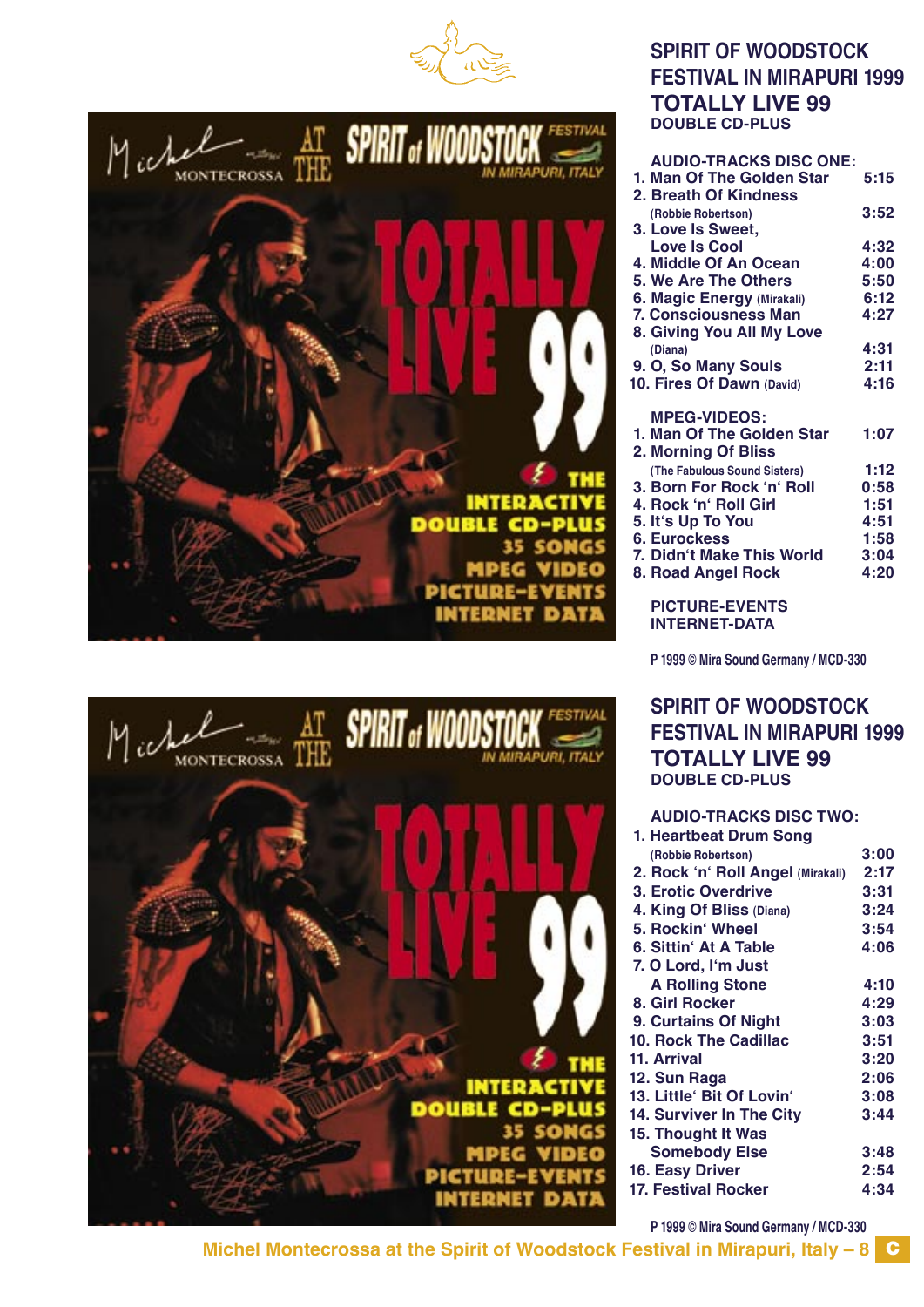



# **SPIRIT OF WOODSTOCK FESTIVAL IN MIRAPURI 2000 FESTIVAL HIT PROMOTION CD AUDIO-CD**

**AUDIO-TRACKS:**

| 1. Summer Rock                 |      |
|--------------------------------|------|
| (Michel Montecrossa)           | 4:23 |
| 2. Ben Gidiyorum               |      |
| (Sibel Tüzün)                  | 4:55 |
| 3. Sweet Loving You            |      |
| (Mirakali)                     | 3:44 |
| 4. A Woman In Love             |      |
| (Vlada)                        | 3:26 |
| 5. Giving You All My Love      |      |
| (Diana Antara)                 | 4:06 |
| 6. Diving Ducks Rockin' Boogie |      |
| (Diving Ducks)                 | 2:35 |
| 7. Dangerous Ride              |      |
| (Fabulous Sound Sisters)       | 3:53 |
| 8. Rivers Send Me              |      |
| (Remember)                     | 3:10 |
| 9. Old Roads, New Days         |      |
| (Esoterica)                    | 3:19 |
| 10. Call It A Day              |      |
| (Jaff)                         | 4:06 |
| 11. Silver Days                |      |
| (Celestial Mine)               | 4:05 |
| 12. Under The Fir-Tree         |      |
| (Bez Bileta)                   | 2:49 |
| 13. A Better Life              |      |
| (A'Scrum)                      | 3:05 |
| 14. New Dehli                  |      |
| (Naaja)                        | 2:46 |
| 15. Hearts In The Wind         |      |
| (David Butterfield)            | 3:05 |
| 16. Breathe                    |      |
| (French Polish)                | 4:19 |
| 17. Running Blood              |      |
| (Main Pain)                    | 2:47 |
| 18. Love Is Sweet,             |      |
| <b>Love Is Cool</b>            |      |
| (Michel Montecrossa)           | 4:43 |
| 19. Middle Of An Ocean         |      |
| (Michel Montecrossa)           | 4:05 |

**P 2000 © Mira Sound Germany / MCD-327**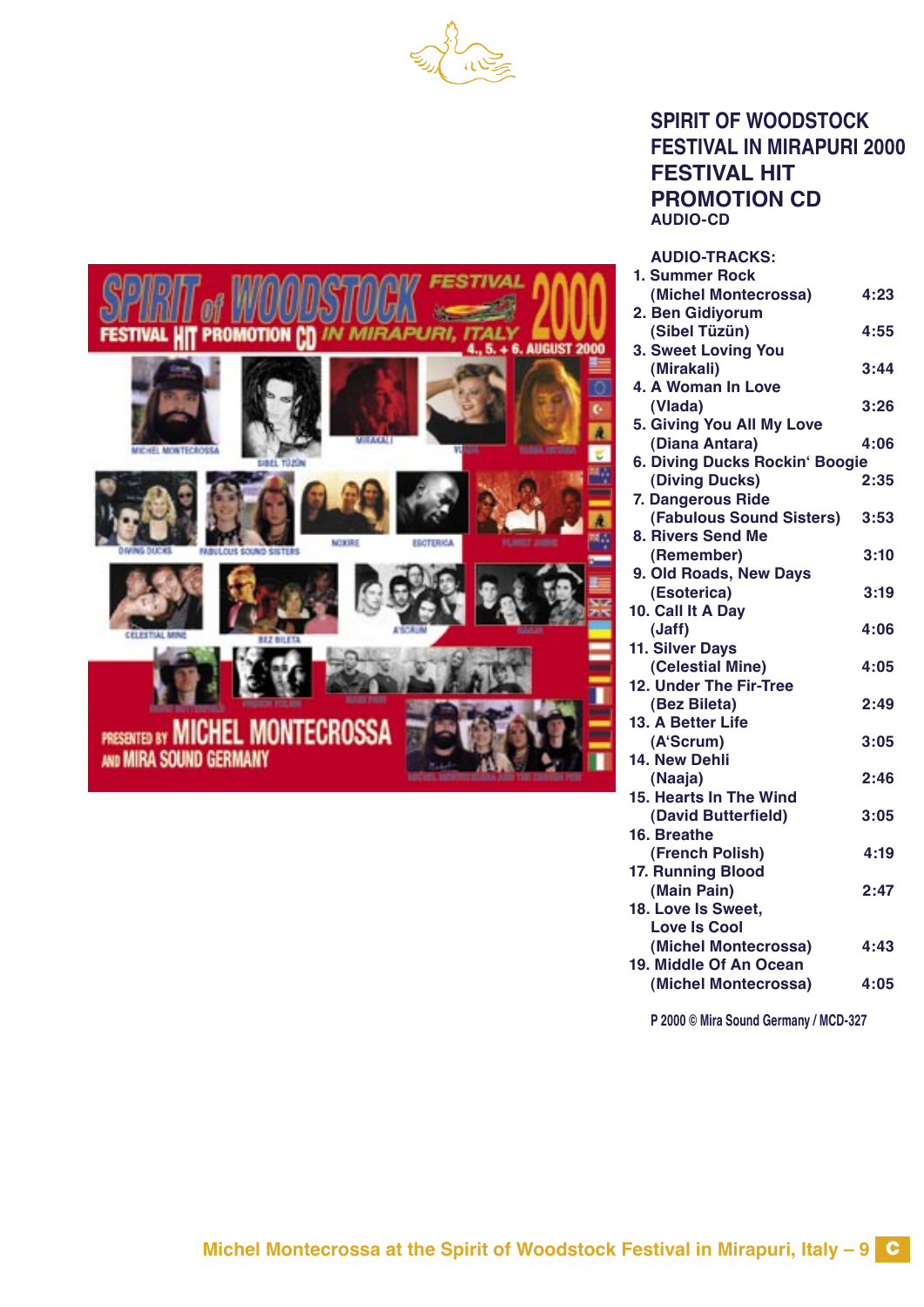





DOUBLE<br>CD-PLUS MICHEL MONTECROSSA AND THE CHOSEN FEW FRIDAY PERFORMANCE AUGUST 2000  $\frac{1}{4}$ 

# **SPIRIT OF WOODSTOCK FESTIVAL IN MIRAPURI 2000 FRIDAY PERFORMANCE DISC ONE DOUBLE CD-PLUS**

#### **AUDIO-TRACKS DISC ONE:**

| 1. Come With Me Ye Singers          | 4:44 |
|-------------------------------------|------|
| 2. My Sweetest Woman                | 3:43 |
| 3. Sweet Loving You (Mirakali)      | 3:24 |
| 4. Stunning                         | 4:21 |
| 5. Sunsmile                         | 4:49 |
| 6. Born To Win (Michel/W. Guthrie)  | 2:12 |
| 7. Time To Change (Françoise Hardy) | 3:19 |
| 8. Got The Drive                    | 6:55 |
| 9. Cosmic Dream (Mirakali)          | 3:24 |
| 10. Sweat On Your Breast (Mirakali) | 2:56 |
| 11. I'm In Love With You (Diana)    | 2:10 |
| 12. Welcome Home                    | 8:16 |
| <b>MPEG-VIDEOS:</b>                 |      |
| 1. Come With Me, Ye Singers         | 4:32 |
| 2. Michel Montecrossa               |      |

| 2. Michel Montecrossa       |      |
|-----------------------------|------|
| <b>Ukraine TV-Interview</b> | 6:25 |

**INTERNETDATA**

**P 2000 © Mira Sound Germany / MCD-349**

# **SPIRIT OF WOODSTOCK FESTIVAL IN MIRAPURI 2000 FRIDAY PERFORMANCE DISC TWO DOUBLE CD-PLUS**

#### **AUDIO-TRACKS DISC TWO: 1. Rebellion** 5:40<br>**2. Explosive Rock** 6:31  **2. Explosive Rock 6:31 1. Splitt Speed 4:05**<br>**4. Burnin' Strong (Diana) 3:48 4. Burninʻ Strong (Diana) 3:48 5. Pistol Packinʻ Papa ( J.Rodgers) 3:33 6. I Paint The Nightskies With Your Eyes (David) 4:20 7. Lunatic Princess Revisited (Bob Dylan) 5:02 8. Rip It Up (Friday Night Rock) (Elvis Presley) 5:00 9. Vision 5:59 10. Drop Out Rock 11. Born For Rock ʻnʻ Roll 7:12 12. Woman-Power (The Fabulous Sound Sisters) 2:29 13. Out-Of-The-Way (The Fabulous Sound Sisters) 7:04 14. Dalì Rocker 5:57 15. Tomorrow Night**

**P 2000 © Mira Sound Germany / MCD-349**

AUGUST 2000

 $\frac{1}{2}$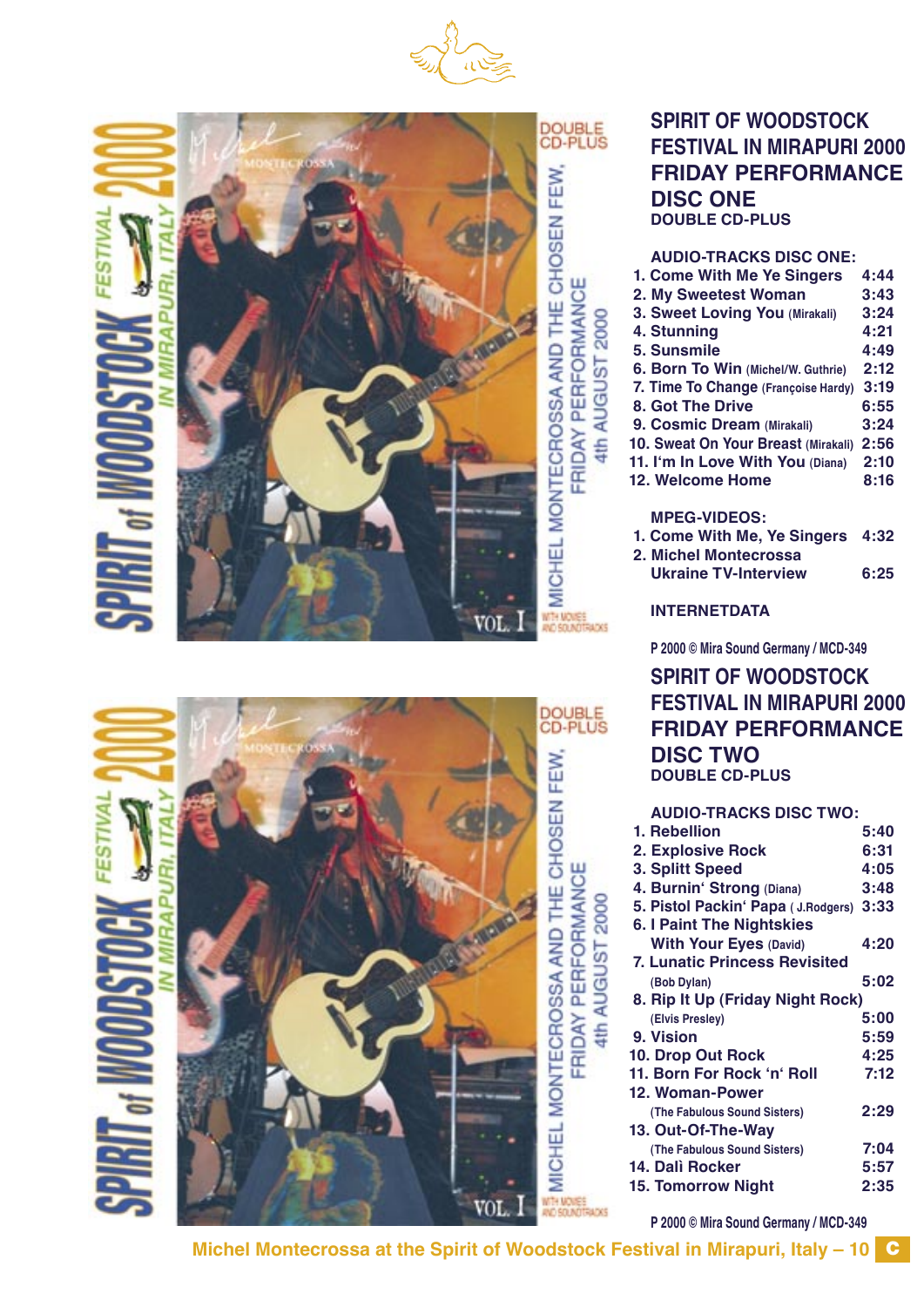





#### **AUDIO-TRACKS DISC ONE:**

| 1. Unbound (Robbie Robertson)   | 4:57  |
|---------------------------------|-------|
| 2. Summer Rock                  | 4:45  |
| 3. Wild Brides                  |       |
| (The Fabulous Sound Sisters)    | 4:12  |
| 4. Superblast                   | 4:28  |
| 5. Star Angel (Mirakali)        | 2:50  |
| 6. Mermaid                      | 3:15  |
| 7. Love Is The Secret (Diana)   | 4:29  |
| 8. Supergang                    | 3:53  |
| 9. Came Like A Bombshell        | 11:55 |
| 10. Flaming Woman (Mirakali)    | 3:22  |
| 11. Rock Me, My Love (Mirakali) | 3:04  |
| 12. In The Wind (Diana)         | 3:59  |
| 13. Power On Two Legs (Diana)   | 3:54  |
| 14. Real Rockin'                | 5:10  |
| 15. Play The Game               | 7:59  |
|                                 |       |

**P 2000 © Mira Sound Germany / MCD-350**

# **SPIRIT OF WOODSTOCK FESTIVAL IN MIRAPURI 2000 SATURDAY PERFORMANCE DISC TWO**

#### **DOUBLE CD-PLUS AUDIO-TRACKS DISC TWO: 1. Does Your Chewing-Gum Loose Its Flavour On The Bedpost Overnight (Lonnie Donegan) 2:45 2. Ghost Riders In The Sky (S. Jones)3:47 3. Dreaming With Tears In My Eyes (Jimmie Rodgers) 3:41 4. Telephone Salsa 4:23 5. Magic Circle 4:07 6. Cityfire 8:53 7. Joy For All Rock 4:00 8. Wanted Girl 2:46 9. Rock ʻnʻ Roll Girl 2:46 10. Rock ʻnʻ Roll Heaven 4:31 11. Woman-Power 12. Good Times 3:55 13. Virgin In My Mind 3:48 14. Sex Unites Song 2:59 15. Fuck The Brainwash 5:00 16. Curtains Of Night MPEG-VIDEO:**

 **1. Girl Of My Dreams 4:31**

**P 2000 © Mira Sound Germany / MCD-350**



MICHEL MONTECROSSA AND THE CHOSEN FEW. SATURDAY PERFORMANCE AUGUST 2000  $\frac{1}{50}$ 

DOUBLE<br>CD-PLUS

5th AUGUST 2000

**Michel Montecrossa at the Spirit of Woodstock Festival in Mirapuri, Italy – 11** C

VOL.

WTH MOVE<br>AND SOUND TRADKS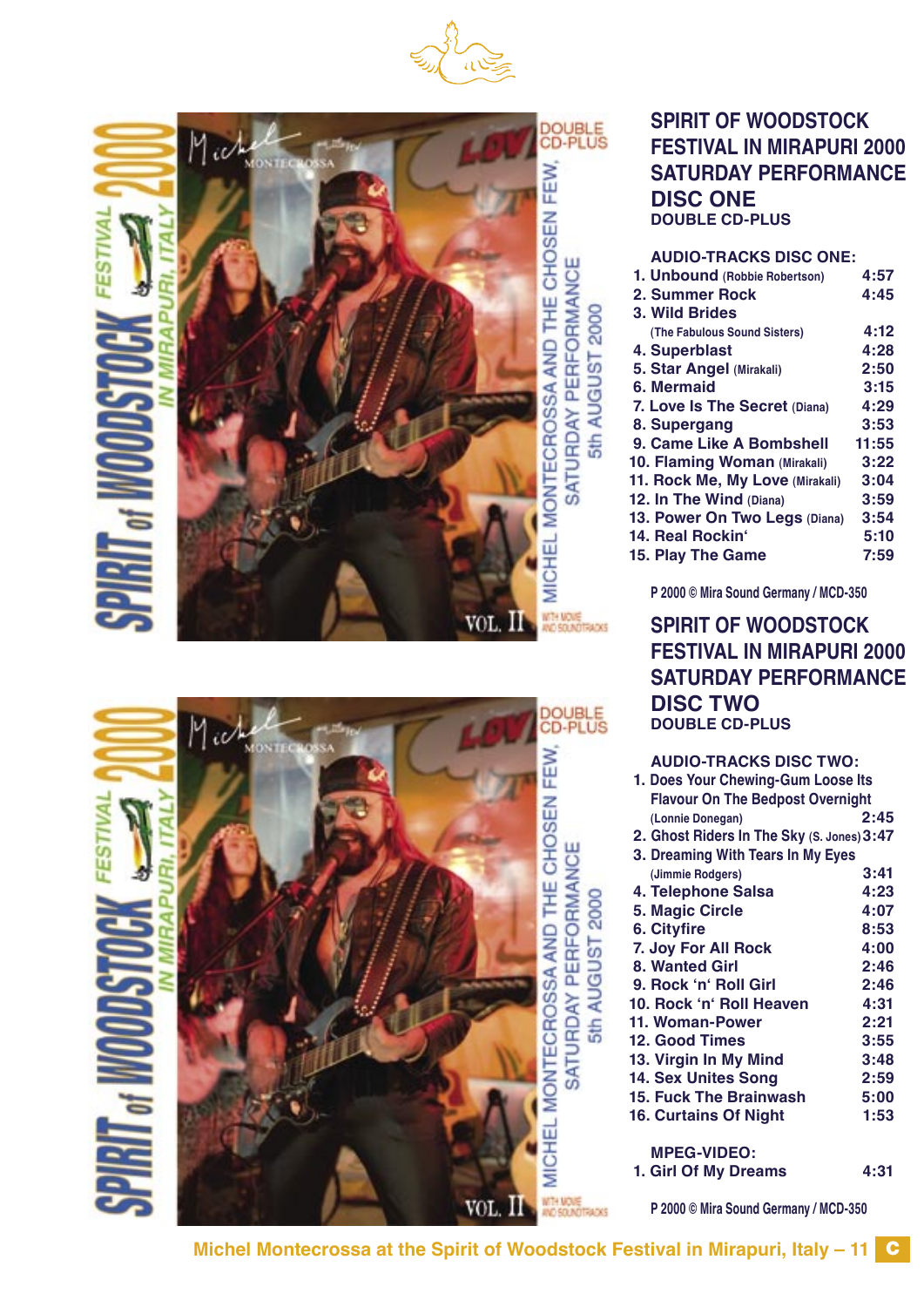



# **SPIRIT OF WOODSTOCK FESTIVAL IN MIRAPURI 2000 SUNDAY PERFORMANCE DISC ONE DOUBLE CD-PLUS**

#### **AUDIO-TRACKS DISC ONE:**

| 1. Planet Kid                   | 6:22 |
|---------------------------------|------|
| 2. Sky Girl Salsa               | 4:17 |
| 3. Squaw (Mirakali)             | 4:43 |
| 4. Futuregirl                   | 3:50 |
| <b>5. Sweeping Statement</b>    | 2:50 |
| 6. Secret Light (Diana)         | 4:06 |
| 7. The Body Of A Girl           | 2:32 |
| 8. Naked Time                   | 3:04 |
| 9. Young Breed                  | 5:35 |
| 10. Busman's Holiday            | 8:07 |
| 11. Rock 'n' Roll Action        | 5:41 |
| 12. Speed Driver (Mirakali)     | 3:08 |
| 13. Golden Flavour Of Lust      |      |
| (Mirakali)                      | 5:14 |
| 14. Bright Inner Fusion (Diana) | 4:00 |
| 15. Burnin' (Diana)             | 3:55 |
| <b>16. Like Four Hundred</b>    |      |
| <b>Million Dollars</b>          | 2:24 |
|                                 |      |

**P 2000 © Mira Sound Germany / MCD-351**

# **SPIRIT OF WOODSTOCK FESTIVAL IN MIRAPURI 2000 SUNDAY PERFORMANCE DISC TWO DOUBLE CD-PLUS**

| <b>AUDIO-TRACKS DISC TWO:</b>       |      |
|-------------------------------------|------|
| 1. Michel Montecrossa's Guitar      |      |
| and Flute Session With Varia        |      |
| and Guest Musicians                 | 3:24 |
| 2. Rough Copy World                 | 9:43 |
| 3. Rockin' With The Beat            | 9:45 |
| 4. Yen (Mirakali)                   | 3:49 |
| 5. Natural Born Lover               | 4:27 |
| 6. Naked Embrace (Diana)            | 4:29 |
| 7. Suck It Out                      | 7:26 |
| 8. The Beat Goes On                 | 3:34 |
| 9. Can't Believe It                 | 8:40 |
| 10. Shadows On A Moonlit Street3:01 |      |
| <b>MPEG-VIDEO:</b>                  |      |
|                                     |      |

 **1. Michel Montecrossaʻs Guitar and Flute Session With Varia and Guest Musicians 4:02**

**INTERNET-DATA**

**P 2000 © Mira Sound Germany / MCD-351**

DOUBLE<br>CD-PLUS Mich afan. MONTECROSSA MICHEL MONTECROSSA AND THE CHOSEN FEW. SUNDAY PERFORMANCE 6th AUGUST 2000 WTH MOVIE<br>AND SOUNDTRADKS VOL.

ESTIVA

**Michel Montecrossa at the Spirit of Woodstock Festival in Mirapuri, Italy – 12** C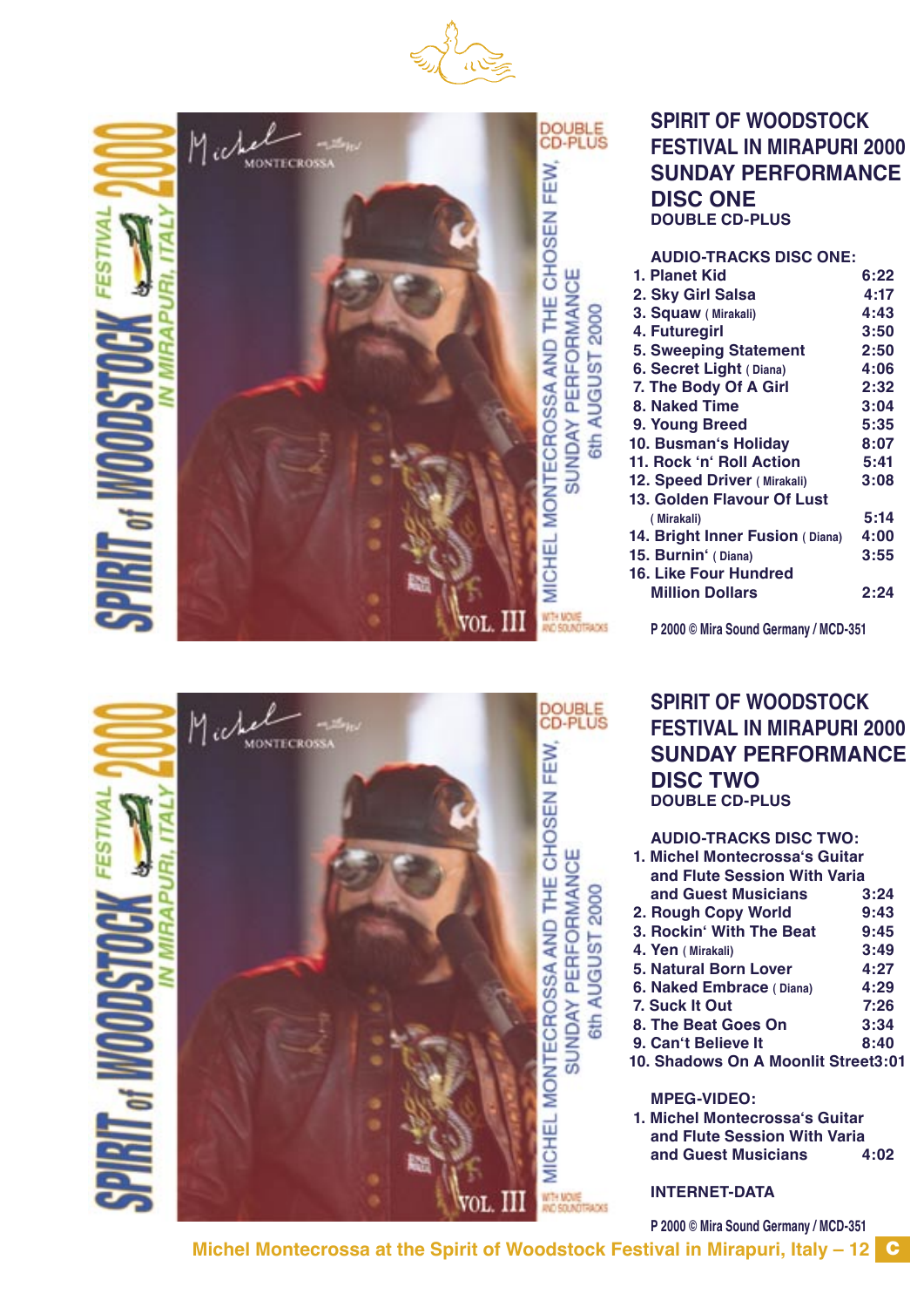



# **SPIRIT OF WOODSTOCK FESTIVAL IN MIRAPURI 2001 FESTIVAL HIT PROMOTION CD AUDIO-CD**

**AUDIO-TRACKS:**

| 1. Cyberchant                  |      |
|--------------------------------|------|
| (Michel Montecrossa)           | 2:13 |
| 2. Firedance Of Lightspeed     |      |
| (Mirakali)                     | 4:43 |
| 3. Ocean Of Delight            |      |
| (Diana Antara)                 | 3:54 |
| 4. Double Action               |      |
| (Michel Montecrossa)           | 3:42 |
| 5. Asia's Silent Storm         |      |
| (Fabulous Sound Sisters)       | 3:19 |
| <b>6. Singer In The Street</b> |      |
| (David Butterfield)            | 2:15 |
| 7. Wild Angels                 |      |
| <b>(Brooke Starr And</b>       |      |
| <b>Wild Wild West)</b>         | 3:41 |
| 8. Whatcha Gonna Do            |      |
| <b>With That Stuff</b>         |      |
| (Clan Dyken)                   | 3:54 |
| 9. Filé, Mané; Filé            |      |
| (Marco Schneider &             |      |
| Cia Da Lapa)                   | 3:18 |
| 10. Darashia                   |      |
| (Essev Bar)                    | 4:49 |
| 11. Early Girl                 |      |
| (Celtic Wah Wah)               | 4:07 |
| 12. Eat Me                     |      |
| (Roxoff)                       | 3:19 |
| 13. We Feel So Right           |      |
| (Night Come)                   | 3:35 |
| 14. Stranger                   |      |
| (Dolores)                      | 3:18 |
| 15. El Baile De La Mariposa    |      |
| (Primate Pookie)               | 3.07 |
| 16. Toscana                    |      |
| (Chamber)                      | 5:42 |
| 17. Sugar                      |      |
| (Turnaround)                   | 2:53 |
| 18. Ride My Bike               | 2:34 |
| (Diving Ducks)<br>19. lahoo    |      |
| (Celestial Mine)               | 2:52 |
| 20. Trust My Words             |      |
| (Jaff)                         | 3:38 |
| 21. Cyberpunk                  |      |
| (Michel Montecrossa)           | 6:30 |
|                                |      |

**P 2000 © Mira Sound Germany / MCD-366**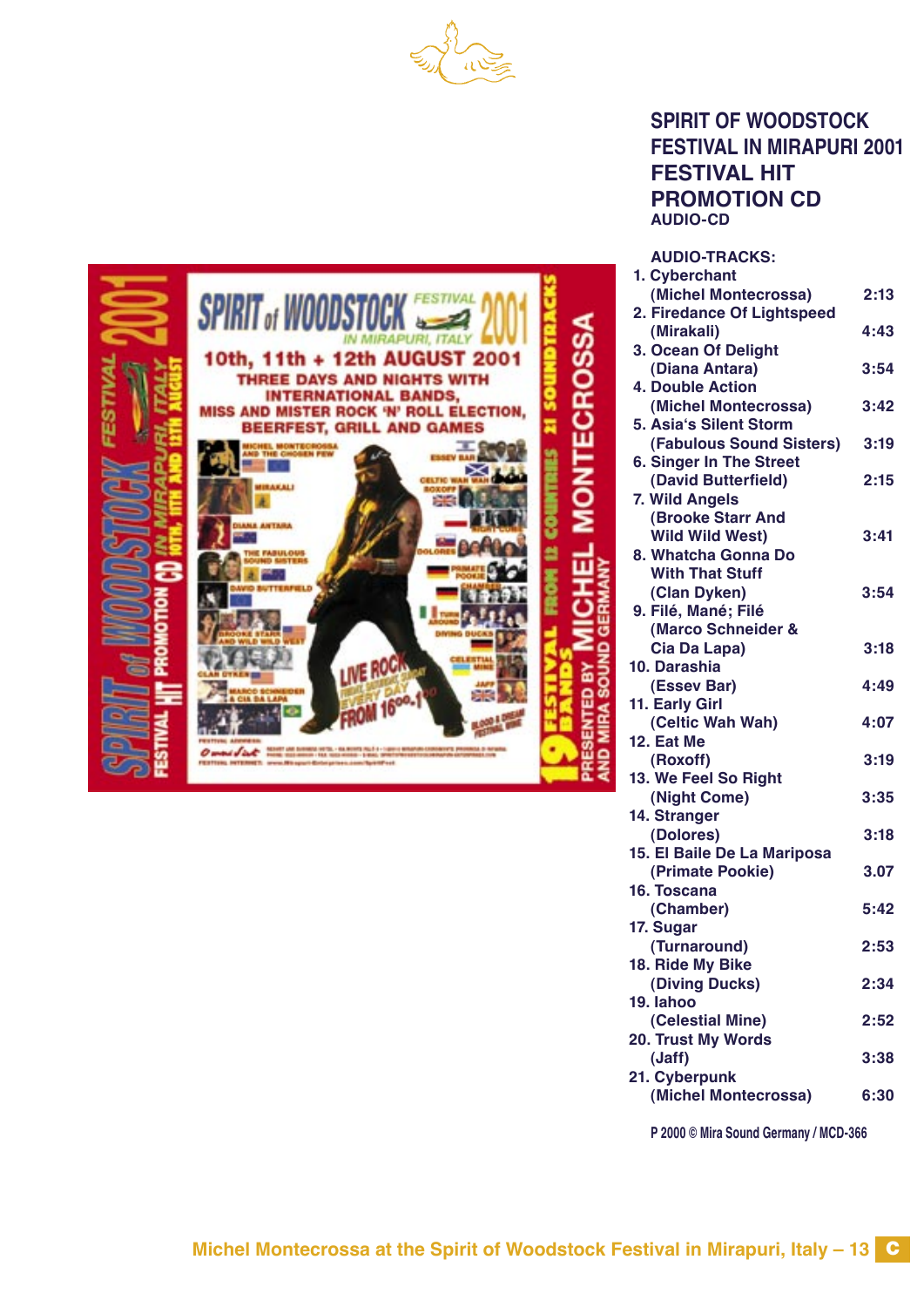

**STOCK FI** 

**SPIRI** 

MIRAPURI. IT.



|                          | MONTECRO | 6<br>AUDIO-CDs<br>1 CD-PLUS<br>FRIENDLY<br>PRICE                                                              |
|--------------------------|----------|---------------------------------------------------------------------------------------------------------------|
|                          |          | <b>102 SONGS</b><br>3 VIDEOS                                                                                  |
| <b>PIRIT of WOODSTOC</b> |          | <b>TECROSSA</b><br><b>JEN FEW</b><br>က္က<br>ξ<br>MICHEL MC<br>AND THE C<br>PERF<br>Ş<br>z<br><b>SPIR</b><br>ē |

# **SPIRIT OF WOODSTOCK FESTIVAL IN MIRAPURI 2001 DISC ONE AUDIO-CD**

| <b>AUDIO-TRACKS DISC ONE:</b>         |      |
|---------------------------------------|------|
| 1. Summerlight                        | 3:49 |
| 2. Cyberfest                          | 6:25 |
| 3. Cybermoon                          | 4:25 |
| 4. New Cryin' 3D                      | 5:08 |
| 5. Cyberwarrior                       | 5:17 |
| <b>6. Space Rock Dream</b>            | 5:14 |
| 7. You Are A Friend In The Night 4:54 |      |
| 8. Firedance Of Lightspeed            |      |
| (Mirakali)                            | 4:56 |
| 9. Cybercall                          | 2:54 |
| 10. Loving Hearts (Mirakali)          | 3:39 |
| <b>11. New Consciousness</b>          | 3:14 |
| 12. Young Soul (Mirakali)             | 3:14 |
| 13. God Is A Girl                     | 2:48 |
| 14. Moonkiss (Mirakali)               | 3:57 |
| <b>15. Planet Of Dreams</b>           |      |
| (Diana Antara)                        | 3:45 |
| 16. Forever (Diana Antara)            | 3:50 |
| 17. Space Light                       |      |
| (The Fabulous Sound Sisters)          | 2:20 |
| 18. Cyberjoy                          | 4:25 |
| 19. Thoughts In Summertime            |      |
| (David Butterfield)                   | 4:05 |
| P 2002 © Mira Sound Germany / MCD-401 |      |

# **SPIRIT OF WOODSTOCK FESTIVAL IN MIRAPURI 2001 DISC TWO CD-PLUS**

#### **AUDIO-TRACKS DISC TWO:**

| 1. Stairway To Heaven        |      |
|------------------------------|------|
| (Led Zepplin)                | 7:28 |
| 2. All Or Nothing (Cher)     | 4:08 |
| 3. Cyberchant                | 2.43 |
| 4. Cyber Rockin' And Reelin' | 5:38 |
| 5. Sexy Tongue,              |      |
| <b>Your Sexy Tongue</b>      | 5:26 |
| 6. Cosmic Action             | 4:46 |
| 7. Cosmic People Rock        | 4:23 |
| 8. Romance Of The Road       | 4:01 |
| 9. How The Web Was Woven     |      |
| (Elvis Presley)              | 3:30 |
| 10. Make My Day              | 4:00 |
| 11. Uncensored               | 4:25 |
|                              |      |
| <b>MPEG-VIDEOS:</b>          |      |
| 1. Cyber Rockin' And Reelin' | 6:09 |
| 2. Double Action             | 5:46 |

 **3. Cyberworld 5:34**

**P 2002 © Mira Sound Germany / MCD-402**

WITH MOVIES AND SOUNDTRACKS.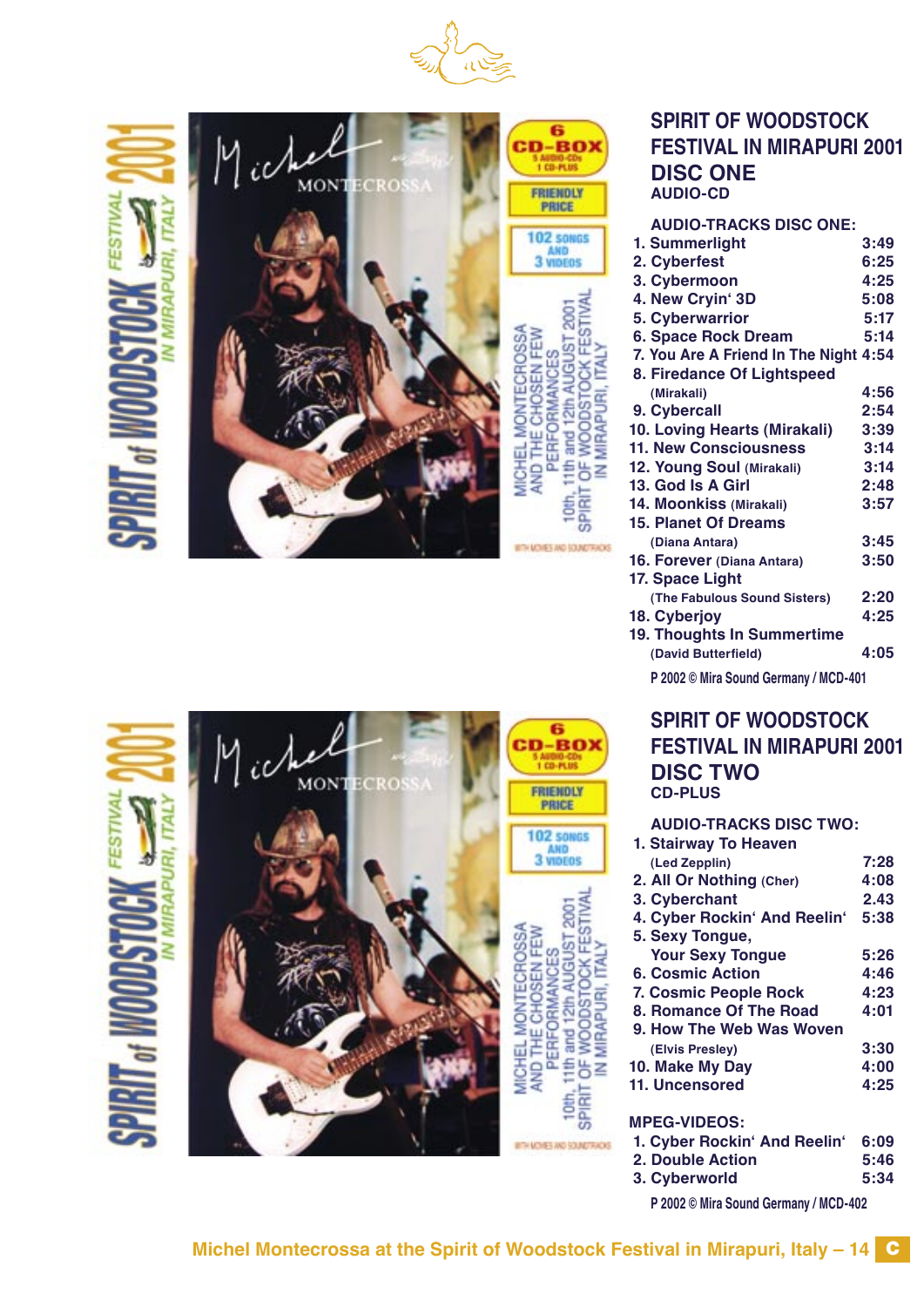

STOCK FE

Щ z

SPIRI

6 BO) **0-PL1H JENDLY** 

11th and 12th AUGUST 2001

**Cith** ∝ **GBI** 

WITH MOVIES AND SOUND FACKS.

**STOCK** 

WOOD. MIRAPI

b<br>O z

MIRAPURI.ITA **NOOD** 



# **SPIRIT OF WOODSTOCK FESTIVAL IN MIRAPURI 2001 DISC THREE AUDIO-CD**

#### **AUDIO-TRACKS DISC THREE:**

| 1. Free Rock                          | 4:45 |
|---------------------------------------|------|
| 2. Deep In His Soul                   | 3:25 |
| 3. Cybererotic                        | 3:28 |
| 4. Cyberkissin'                       | 3:45 |
| 5. Stars Of Delight (Mirakali)        | 2:54 |
| 6. J-Girl (Mirakali)                  | 3:33 |
| 7. Melons For Breakfast               |      |
| (The Fabulous Sound Sisters)          | 3:39 |
| 8. Free Dance (Diana Antara)          | 3:25 |
| 9. Feelin' You (Diana Antara)         | 3:17 |
| 10. Tiger-Ladies                      |      |
| (The Fabulous Sound Sisters)          | 3:08 |
| 11. Michel's Samba                    | 8:24 |
| 12. Cyberhappening                    | 2:30 |
| 13. Get It Up                         | 5:58 |
| 14. Plug In                           | 3:13 |
| 15. Come On, Come On!                 |      |
| Yeah, Yeah! It's All Right,           |      |
| It's All Right!                       | 3:04 |
| 16. Girl And Girl                     | 8:54 |
| 17. American Apeman Sex               | 4:32 |
| 18. Cyberparty                        | 5:45 |
| P 2002 © Mira Sound Germany / MCD-403 |      |

**SPIRIT OF WOODSTOCK FESTIVAL IN MIRAPURI 2001 DISC FOUR**

**AUDIO-CD**

**AUDIO-TRACKS DISC FOUR: 1. Yes. I Know You Want It 2. Iʻll Never Go Back (To The Girls That Lied) 3:54 3. I Saw The Light (Hank Williams) 3:35 4. Double Action 5:37 5. Met You In Paradise 6. Cyberhoney Skateboard Ride 3:30 7. Cyberdisco 3:28 8. Cyberspace 6:01 9. Cyberpunk 5:38 10. Cyberthingies 4:34 11. Sex Is Smooth 8:06 12. Summersmile 4:58 13. Rock Paradise 14. Iʻm Not The One Meant To Stay Sober 4:08 15. Highway Pounder** 

**P 2002 © Mira Sound Germany / MCD-404**

|                    | ß<br><b>CD-PLUS</b>                                                          |
|--------------------|------------------------------------------------------------------------------|
| <b>MONTECROSSA</b> | FRIENDLY<br><b>PRICE</b>                                                     |
|                    | <b>102 SONGS</b><br>3 VIDEOS                                                 |
|                    | ġ<br><b>DCK FFST</b><br>HEL MONTECROSSA<br>JGUS<br>œ<br>th and 12th<br>PERFC |



ş **CHECK**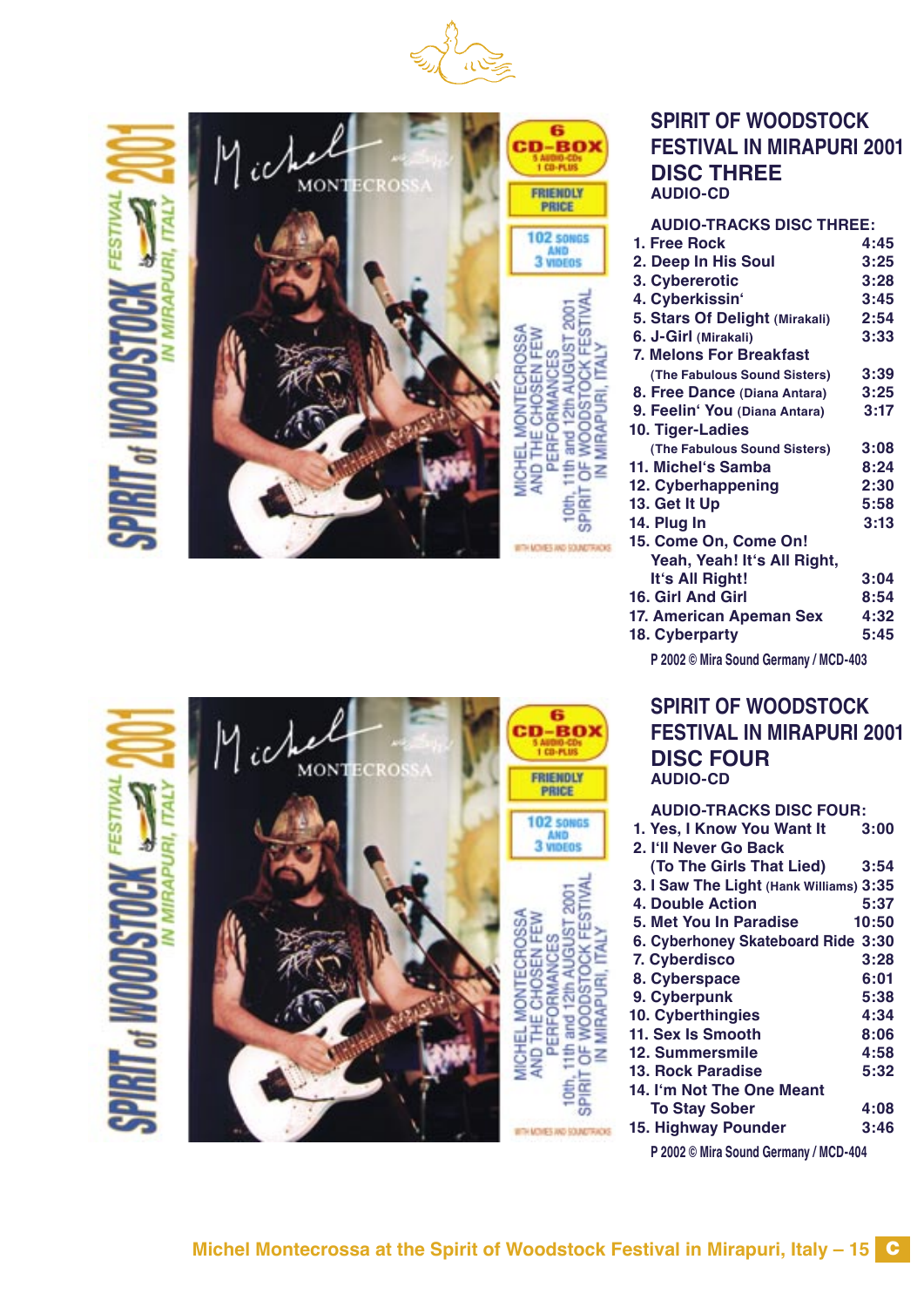

 $\prod_{\alpha\in\mathbb{N}}$ 



#### **SPIRIT OF WOODSTOCK FESTIVAL IN MIRAPURI 2001 DISC FIVE AUDIO-CD**

| <b>AUDIO-TRACKS DISC FIVE:</b>    |      |
|-----------------------------------|------|
| 1. Free And Easy                  | 3:33 |
| 2. Rock Me And Chase Me           | 4:48 |
| 3. City Rock                      | 3:14 |
| 4. Cyberbeauty                    | 2:50 |
| 5. Cyber Rock Ecstasy             | 3:57 |
| <b>6. Cyber Rock Sensation</b>    | 3:27 |
| 7. Cyberwoman                     | 4:59 |
| 8. New Girlfriend                 | 3:08 |
| 9. Baby We're Really In Love      |      |
| (Hank Williams)                   | 2:31 |
| 10. You Are My Dream              |      |
| (Diana Antara)                    | 2:58 |
| 11. Trio Shocker                  |      |
| (The Fabulous Sound Sisters)      | 3:21 |
| 12. Sensual Light (Mirakali)      | 3:19 |
| 13. Such A Good Feeling           | 3:59 |
| 14. No Substitute Will Do         | 3:40 |
| <b>15. Song X</b>                 | 3:20 |
| 16. Cyberlick Girl                | 7:11 |
| 17. Cyberworld                    | 5:00 |
| 18. Hold Me                       | 4:30 |
| 19. Dreaming In Your Embrace      |      |
| (Mirakali)                        | 3:29 |
| 20. Cyberhero (Diana Antara)      | 3:05 |
| 21. Journey Through Endless Space |      |
| (The Fabulous Sound Sisters)      | 3:27 |

**P 2002 © Mira Sound Germany / MCD-405**

#### **SPIRIT OF WOODSTOCK FESTIVAL IN MIRAPURI 2001 DISC SIX AUDIO-CD**

#### **AUDIO-TRACKS DISC SIX:**

| 1. Cyberman And Cybergirl             | 5:32 |
|---------------------------------------|------|
| 2. Cybershe                           | 4:53 |
| 3. Cyberscream                        | 4:17 |
| 4. Long For More                      | 2:53 |
| 5. Rock Babes                         | 7:33 |
| 6. Sex Depends On Age                 | 2:59 |
| 7. C.C. Rider (Elvis Presley)         | 3:36 |
| 8. Tonight Is What It Means           |      |
| <b>To Be Young</b>                    |      |
| (Holly Sherwood)                      | 4:35 |
| 9. Born To Be Wild (Steppenwolf) 4:38 |      |
| 10. A Thing Called Love               |      |
| (Johnny Cash)                         | 3:39 |
| 11. Need A Woman (Bob Dylan)          | 5:26 |
| 12. All Or Nothing (Cher)             | 4:09 |
| 13. Cyberchild                        | 2:50 |
| 14. Orgasm Time                       | 3:56 |
| <b>15. Girl Makin' Love</b>           | 4:49 |
| <b>16. Rockhard Ride</b>              | 3:00 |
| 17. Dream                             | 4:45 |
| <b>18. Tender Love</b>                | 4:18 |
|                                       |      |

**P 2002 © Mira Sound Germany / MCD-406**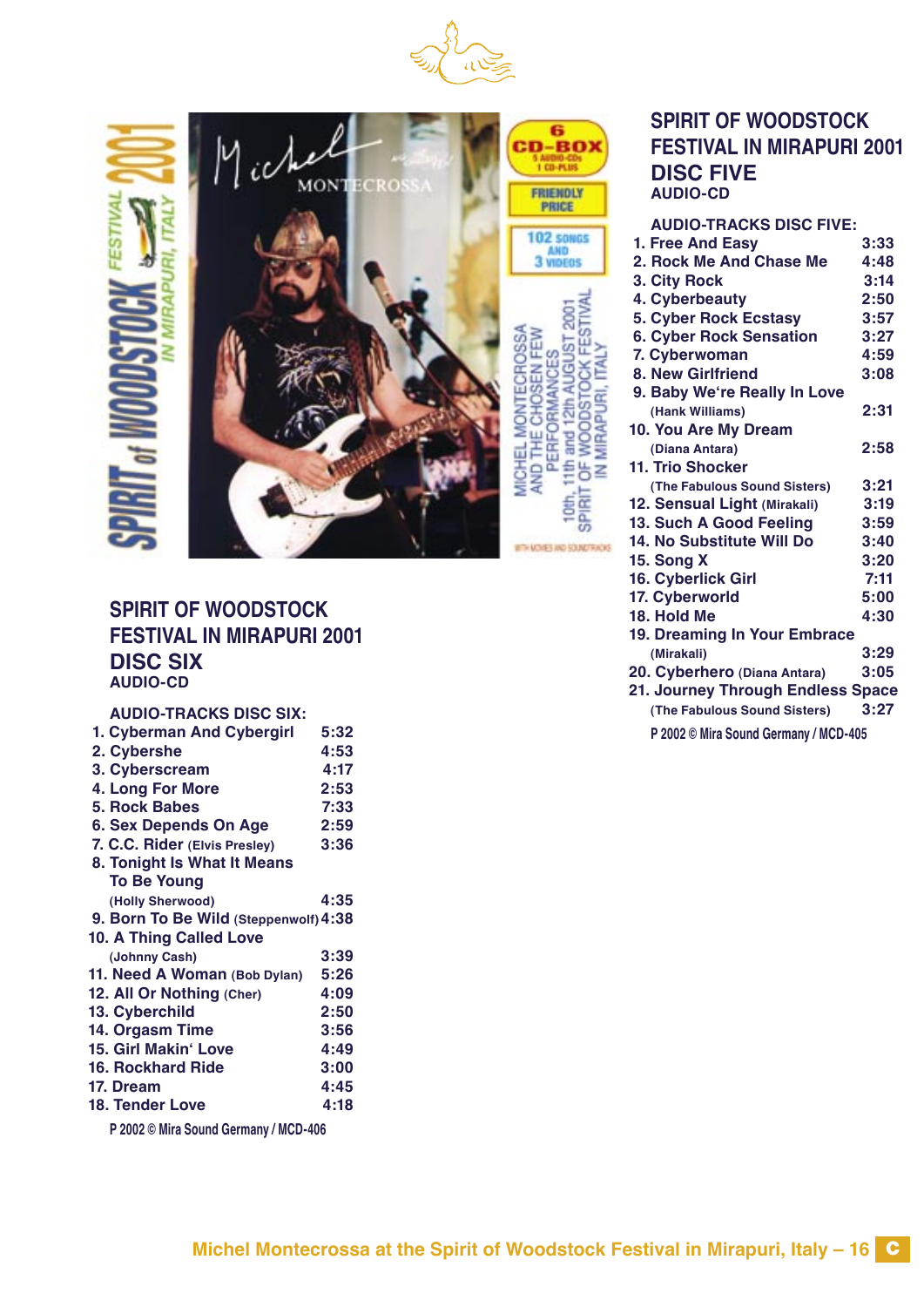



#### **SPIRIT OF WOODSTOCK FESTIVAL IN MIRAPURI 2002 FESTIVAL HIT PROMOTION CD AUDIO-CD**

**AUDIO-TRACKS:**

| 1. What You Wanna Do,             |      |
|-----------------------------------|------|
| <b>Do It Now</b>                  |      |
| (Michel Montecrossa)              | 2:37 |
| 2. I'm All Right When She Tries   |      |
| (Michel Montecrossa)              | 3:55 |
| 3. Fiery Blood                    |      |
| (Mirakali)                        | 3:14 |
| 4. Giving You All My Love         |      |
| (Diana Antara)                    | 3:34 |
| <b>5. Blood And Thunder</b>       |      |
| (The Fabulous Sound Sisters) 3:21 |      |
| <b>6. I Paint The Nighskies</b>   |      |
| <b>With Your Eyes</b>             |      |
| (David Butterfield)               | 4:08 |
| 7. Twilight Of Your Years         |      |
| (Briz)                            | 3:52 |
| 8. What About Me?                 |      |
| (Mr. President)                   |      |
| (Johnny Philko)                   | 3:13 |
| 9. Canzone d'Amore                |      |
| (Oltre)                           | 3:30 |
| 10. Diretta TV                    |      |
| (Radio Vudu)                      | 2:37 |
| 11. Psycho Duck                   |      |
| (Diving Ducks)                    | 1:48 |
| 12. Busker And Donker             |      |
| (Dongaclass)                      | 3:16 |
| 13. lahoo                         |      |
| (Celestial Mine)                  | 2:52 |
| 14. Zoo Baba                      |      |
| (Studio 47b)                      | 4:44 |
| 15. 2000 Years                    |      |
| (Lime)                            | 3:13 |
| 16. Pride And Joy                 |      |
| (The Fish Band)                   | 5:09 |
| 17. Essev Bar Song                |      |
| (Essev Bar)                       | 4:30 |
| 18. Vorota - Gate                 |      |
| (Bez Bileta)                      | 2:24 |
| 19. To Earth One Day              |      |
| (Sheryl Clapton)                  | 3:14 |
| 20. Celestial                     |      |
| (Michel Montecrossa)              | 4:33 |

**P 2002 © Mira Sound Germany / MCD-412**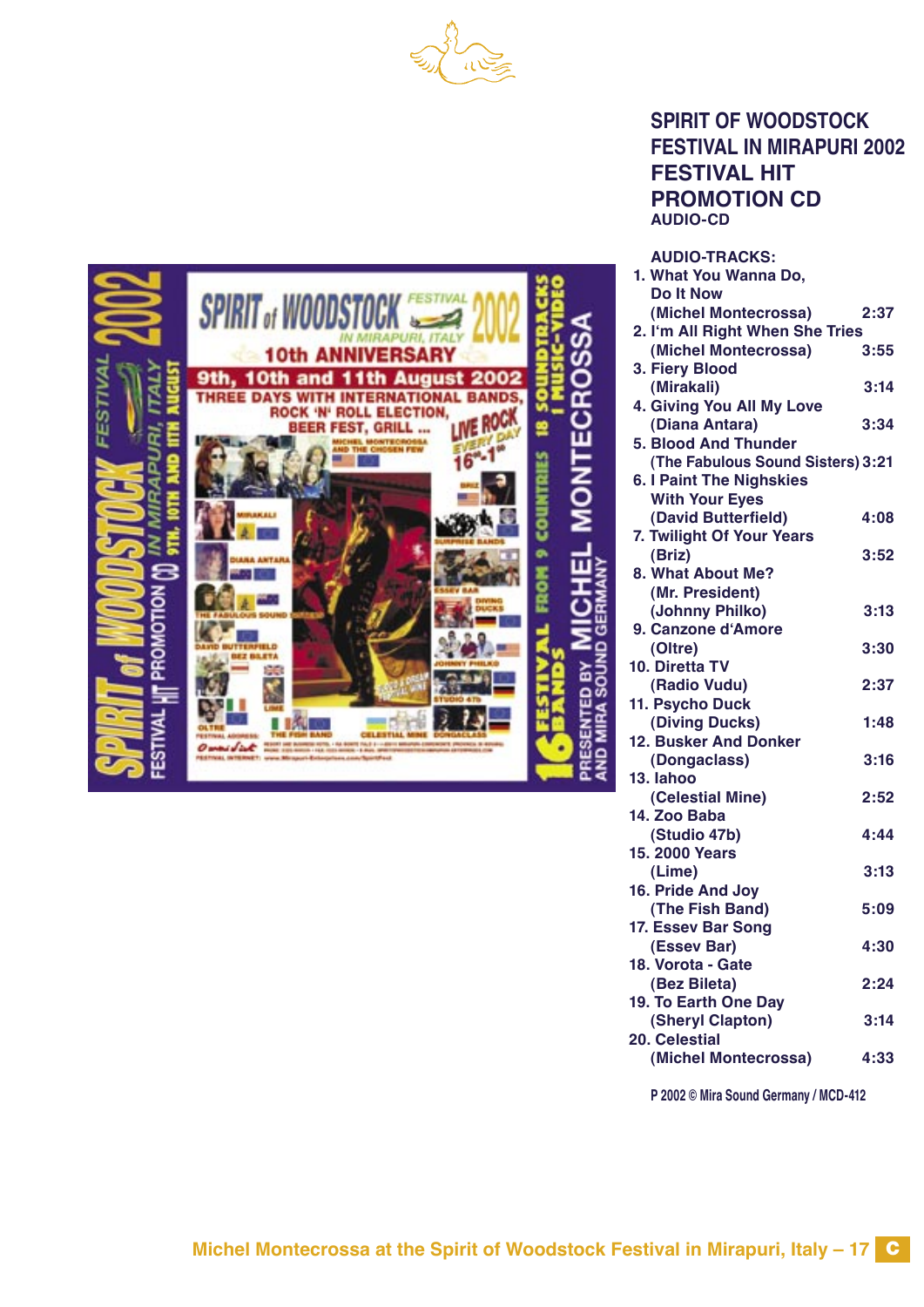



| <b>SPIRIT OF WOODSTOCK</b>       |
|----------------------------------|
| <b>FESTIVAL IN MIRAPURI 2002</b> |
| <b>DISC ONE</b>                  |
| <b>AUDIO-CD</b>                  |

| <b>AUDIO-TRACKS DISC ONE:</b>         |      |
|---------------------------------------|------|
| 1. Happy Summertime                   | 5:34 |
| 2. Comestrong                         | 4:17 |
| 3. Sunny                              | 4:03 |
| 4. Good People Rock                   | 3:04 |
| 5. Dawn Of Victory (Mirakali)         | 3:17 |
| 6. Flyin' Into Heaven's Paradise      |      |
| (Diana Antara)                        | 3:28 |
| 7. Silver In The City                 |      |
| (David Butterfield)                   | 6:07 |
| 8. Kingsport Town (Bob Dylan)         | 4:13 |
| 9. Let Me Be With You Tonight 5:22    |      |
| 10. Rock Her Digits                   | 3:15 |
| 11. Cybersupergirl                    | 4:10 |
| 12. Blood And Thunder                 |      |
| (The Fabulous Sound Sisters)          | 3:35 |
| 13. Paradise Rock                     | 5:40 |
| 14. The Man                           | 3:39 |
| 15. Girls With Big, Big Titts         |      |
| (The Fabulous Sound Sisters)          | 3:53 |
| 16. I'll Take You                     | 6:00 |
| 17. Erotic Lady                       | 2:57 |
| 18. Sweet Vagina                      | 5:45 |
| P 2002 © Mira Sound Germany / MCD-431 |      |

IN MIRAPURI, ITALY

**SPIRIT** 

**SPIRIT OF WOODSTOCK FESTIVAL IN MIRAPURI 2002 DISC TWO CD-PLUS**

#### **AUDIO-TRACKS DISC TWO:**

| 1. As If In Another World  | 6:28 |
|----------------------------|------|
| 2. Road Rocker             | 5:46 |
| 3. Various Girls           | 5:00 |
| 4. World Dream             | 5:44 |
| 5. From Michel In Mirapuri | 6:37 |
| 6. Loveparty               | 6:45 |
| 7. Happy Dance             | 5:07 |
| 8. Streetlovin'            | 3:11 |
| 9. I Ain't Got No Trouble  | 4:41 |
| 10. Me And My Woman        | 4:28 |
| 11. Song For Mirapuri      | 3:53 |
| 12. Orgasm City            | 4:16 |
|                            |      |
|                            |      |

#### **MPEG-VIDEOS:**

- 
- **1. Alta Italia TV Interview 2:13 2. Happy Summertime 6:34**

**P 2002 © Mira Sound Germany / MCD-432**



OF WOODSTOCK F<br>IN MIRAPURI, ITALY

**SPIRIT**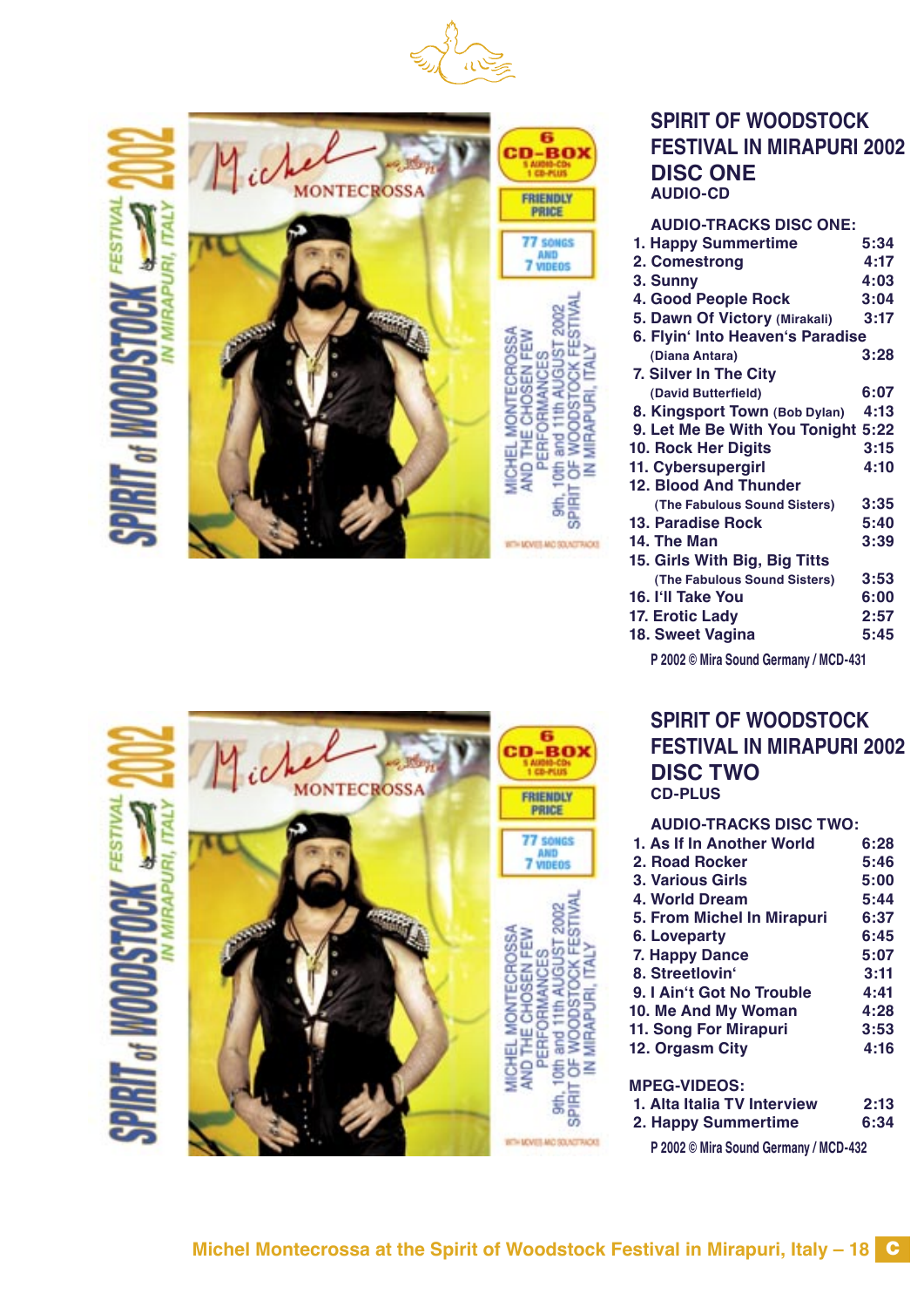



| <b>DISC THREE</b>               |      |
|---------------------------------|------|
| <b>CD-PLUS</b>                  |      |
| <b>AUDIO-TRACKS DISC THREE:</b> |      |
| 1. Angel Rocker                 | 6:38 |
| 2. Joystick                     | 4:10 |
| 3. Passion Metal (Mirakali)     | 3:49 |
| 4. Feelin' Your Touch           |      |
| (Diana Antara)                  | 3:36 |
| 5. Simple Rock                  | 6:36 |
| 6. Baby I Love You              |      |
| The Way I Do                    | 5:03 |
| 7. I'm Your Girl                | 3:39 |
| 8. Cybervalhalla                | 4:38 |
| 9. Romantic Barbarians          | 5:58 |
| 10. Met You In Paradise         | 4:26 |
| 11. Joy For All Rock            | 5:06 |
| 12. Cyberairport U.F.O.         | 5:13 |
|                                 |      |
| <b>MPEG-VIDEO:</b>              |      |
| 1. The Man                      | 4:11 |

# **SPIRIT OF WOODSTOCK FESTIVAL IN MIRAPURI 2002 HREE**

| 1. The Man                            | 4:11 |
|---------------------------------------|------|
| P 2002 © Mira Sound Germany / MCD-433 |      |





#### **SPIRIT OF WOODSTOCK FESTIVAL IN MIRAPURI 2002 DISC FOUR CD-PLUS**

#### **AUDIO-TRACKS DISC FOUR:**

| 1. Cyberstorm         | 4:37 |
|-----------------------|------|
| 2. Cyberloud          | 3:32 |
| 3. Cyberodin          | 4:17 |
| 4. Highwaykisses      | 7:36 |
| 5. Wild La Bamba      | 5:25 |
| 6. What You Wanna Do. |      |
| Do It Now             | 3:32 |
| 7. Soft Skin          | 4:50 |
| 8. Cyberglory         | 5:32 |
| 9. Embrace            | 4:16 |
| 10. Good Song         | 4:31 |
| 11. Celestial         | 4:51 |
|                       |      |

#### **MPEG-VIDEOS:**

- **1. Girls With Big, Big Titts**
- **(The Fabulous Sound Sisters) 4:26**
- **2. Song For Mirapuri (Rossana) 4:25**
	- **P 2002 © Mira Sound Germany / MCD-434**

OF WOODSTOCK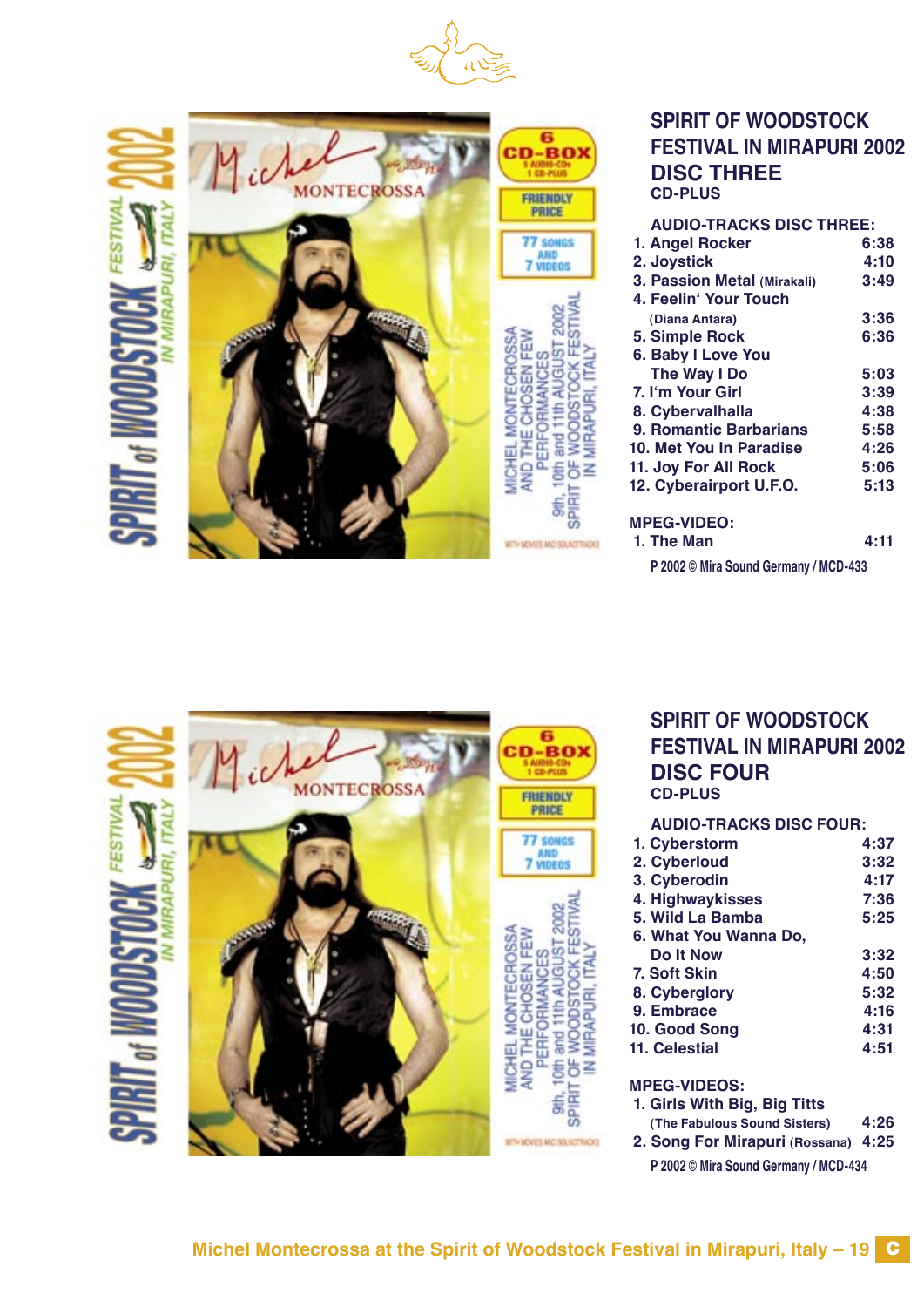



|      | <b>DISC FIV</b>         |
|------|-------------------------|
|      | <b>CD-PLUS</b>          |
|      |                         |
|      | <b>AUDIO-TRA</b>        |
|      | 1. New Song             |
| nens | 2. Summer Ro            |
|      | 3. Get Free (Mi         |
|      | 4. Cybersugar           |
|      | 5. In Every Hea         |
|      | (Diana Antara)          |
|      | 6. Cyberrock <b>F</b>   |
|      | 7. Cyberspeed (         |
|      | 8. Cyberbeat            |
|      | 9. Zero Gravita         |
|      | 10. Cyberkid            |
|      | 11. Electro Bab         |
|      | <b>12. She</b>          |
|      |                         |
|      | <b>MPEG-VIDEO:</b>      |
|      | 1. Angel Rock           |
|      |                         |
|      | <b>P 2002 © Mira So</b> |



| <b>AUDIO-TRACKS DISC FIVE:</b> |       |
|--------------------------------|-------|
| 1. New Song                    | 4:54  |
| 2. Summer Rock                 | 4:28  |
| 3. Get Free (Mirakali)         | 2:56  |
| 4. Cybersugar                  | 4:18  |
| 5. In Every Heartbeat          |       |
| (Diana Antara)                 | 4:28  |
| <b>6. Cyberrock Hero</b>       | 3:54  |
| 7. Cyberspeed (Ready For You)  | 10:18 |
| 8. Cyberbeat                   | 5:01  |
| 9. Zero Gravitation            | 4:13  |
| 10. Cyberkid                   | 6:23  |
| 11. Electro Baby               | 3:59  |
| <b>12. She</b>                 | 4:08  |
| <b>MPEG-VIDEO:</b>             |       |

- **1. Angel Rocker 7:05**
	- **P 2002 © Mira Sound Germany / MCD-435**





| LV<br>E                                 |  |
|-----------------------------------------|--|
| OS.                                     |  |
| ū<br>Ę<br>i<br>CSE<br>٦<br>۵<br>c<br>cn |  |

#### **SPIRIT OF WOODSTOCK FESTIVAL IN MIRAPURI 2002 DISC SIX CD-PLUS**

**AUDIO-TRACKS DISC SIX:**

| 1. Cyberhello                        | 4:18 |
|--------------------------------------|------|
| 2. Cyberrevolution                   | 5:38 |
| 3. Catch The Rhythm                  | 3:07 |
| 4. I'm All Right When She Tries 4:00 |      |
| 5. You Turn Me On (Mirakali)         | 2:22 |
| 6. Photonic                          | 4:01 |
| 7. Redemption (Diana Antara)         | 3:42 |
| 8. Cyberwalgrind                     | 6:40 |
| 9. O So Many Souls                   | 3:23 |
| 10. Fire On The Water                | 6:10 |
| 11. Way Of Tomorrow                  | 4:58 |
| <b>12. Forever Love</b>              | 8:19 |
|                                      |      |
|                                      |      |

#### **MPEG-VIDEO:**

 **1. Happy Dance 5:41**

**P 2002 © Mira Sound Germany / MCD-436**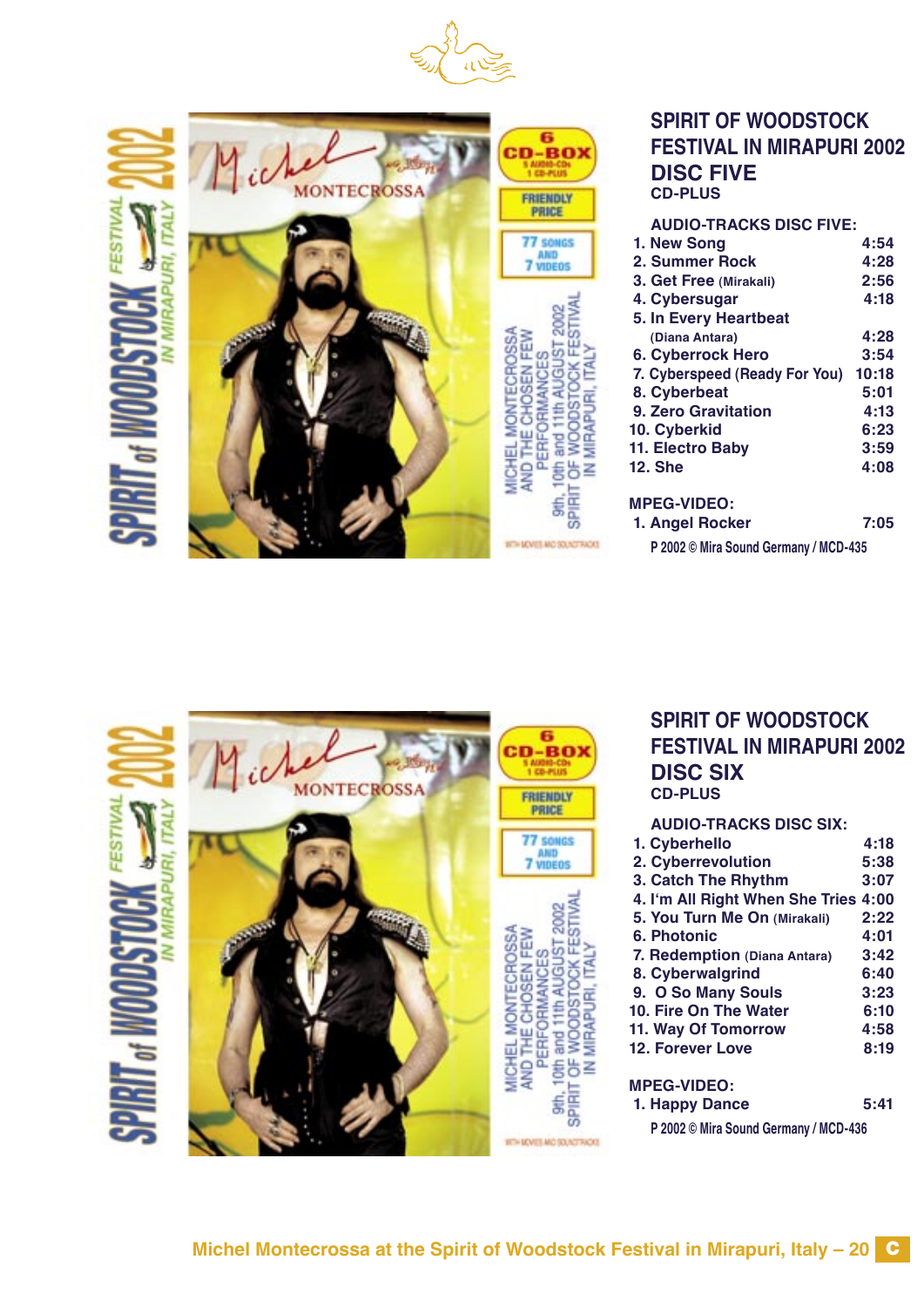



#### **SPIRIT OF WOODSTOCK FESTIVAL IN MIRAPURI 2003 DISC ONE AUDIO-CD**

| <b>AUDIO-TRACKS DISC ONE:</b>         |      |
|---------------------------------------|------|
| 1. Summer With You                    | 5:19 |
| 2. I Love You So                      | 4:25 |
| 3. Tender Kiss (Mirakali)             | 3:17 |
| 4. Cyberlove                          | 4:16 |
| 5. Mystery Star (Diana Antara)        | 4:04 |
| <b>6. Sexy Ladies</b>                 |      |
| (The Fabulous Sound Sisters)          | 3:20 |
| 7. Hell Raiser                        | 3:26 |
| 8. Dirty Rock                         | 3:47 |
| 9. Wild West Honey                    | 3:15 |
| <b>10. All Lovers Rock</b>            | 5:55 |
| 11. Love And Peace                    | 4:14 |
| 12. All Happiness (Mirakali)          | 3:10 |
| 13. Young Is The Future               | 5:59 |
| <b>14. Moments With You</b>           | 4:20 |
| 15. Summerkisses (Diana Antara) 3:56  |      |
| 16. Happy Land And Happy Time         |      |
| (David Butterfield)                   | 2:57 |
| 17. Wild West Honey                   | 3:49 |
| P 2003 © Mira Sound Germany / MCD-472 |      |



#### **SPIRIT OF WOODSTOCK FESTIVAL IN MIRAPURI 2003 DISC TWO AUDIO-CD**

#### **AUDIO-TRACKS DISC TWO: 1. Love Button 3:38 2. Girly Hip Hip 3:24 3. Cyberjungle 7:11 4. Hot Desire (Mirakali) 3:19 5. True Rock 3:47 6. Friedens Rock 4:35 7. Cyberthingies 4:26 8. As If In Another World 6:40 9. Cybermorgana 3:18 10. Get It Up 11. Born Free With Love (Diana Antara) 4:04 12. Dance, Dance! What Else Is There To Do? 3:56 13. Reality Rocker & Cyberreal 2:40 14. Balliamo Tutta La Notte 2:58 15. Virtual Girl P 2003 © Mira Sound Germany / MCD-472**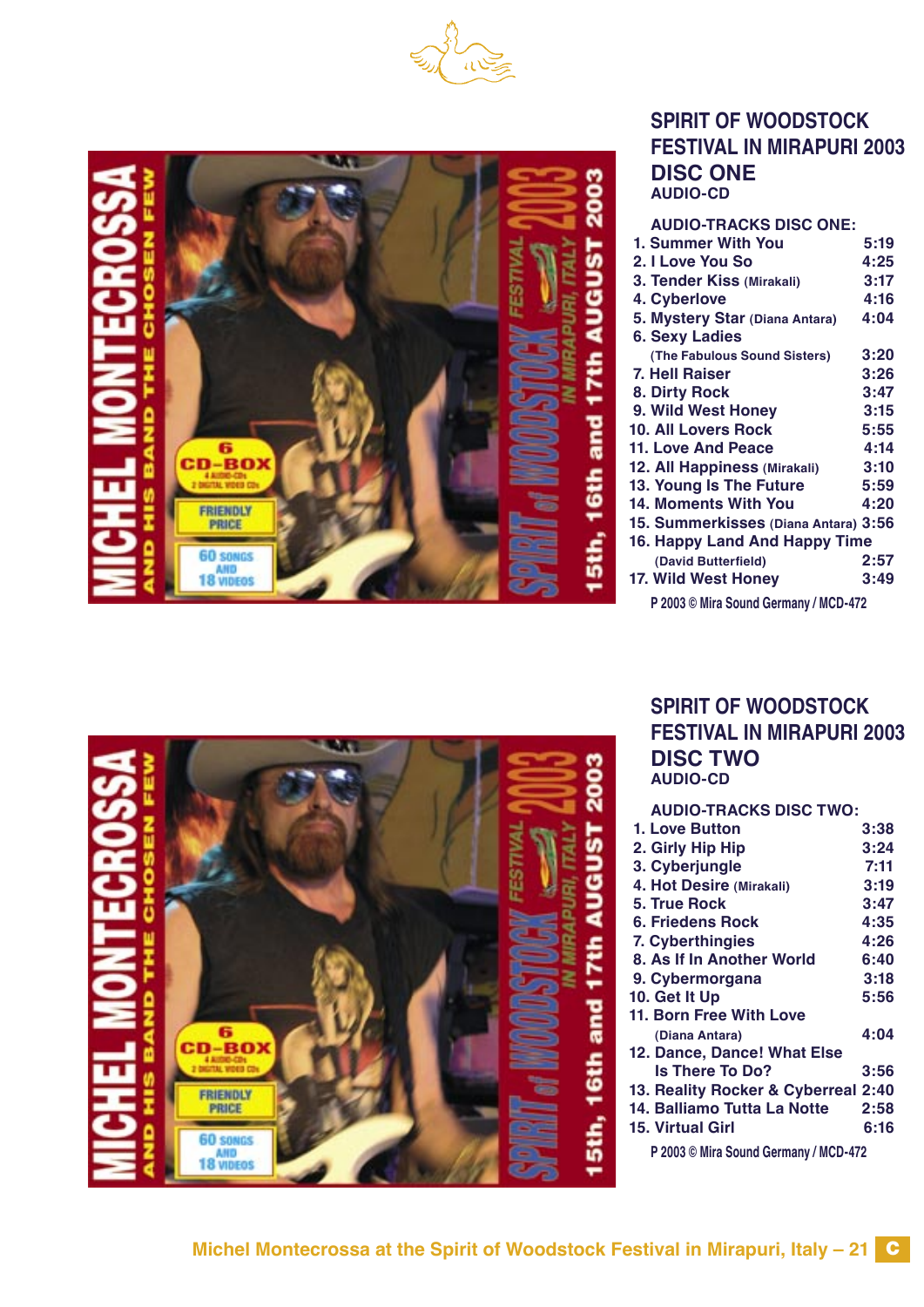





| <b>AUDIO-TRACKS DISC THREE:</b>       |       |
|---------------------------------------|-------|
| 1. Together With You Crazy            | 3:14  |
| 2. Change The World                   | 3:50  |
| 3. Someone Who                        |       |
| <b>Understands You (Mirakali)</b>     | 3:03  |
| <b>4. Rolling And Stoned</b>          | 3:05  |
| 5. Strong Emotion (Diana Antara) 3:05 |       |
| 6. I'm The Man                        | 3:19  |
| 7. Kick You Ass To The Dancefloor     |       |
| (The Fabulous Sound Sisters)          | 3:31  |
| 8. With A Hundred Smiles              | 3:48  |
| 9. Cyberecstasy (Mirakali)            | 3:25  |
| 10. Victory Rock                      | 11:05 |
| 11. Power Of Delight                  |       |
| (Diana Antara)                        | 3:57  |
| 12. Our Dream                         | 3:14  |
| 13. Cyberwonder                       | 8:47  |
| 14. Let Loose (David Butterfield)     | 5:09  |
| P 2003 © Mira Sound Germany / MCD-472 |       |



#### **SPIRIT OF WOODSTOCK FESTIVAL IN MIRAPURI 2003 DISC FOUR AUDIO-CD**

| <b>AUDIO-TRACKS DISC FOUR:</b> |      |
|--------------------------------|------|
| 1. Discomania                  | 5:15 |
| 2. Cyberhandy Baby             | 3:54 |
| 3. Lovemakin' Supertrip        | 5:27 |
| 4. Cyberloud                   | 3:26 |
| 5. What A Beautiful Night      |      |
| (Mirakali)                     | 3:36 |
| 6. Met You In Paradise         | 4:58 |
| 7. Joy For All Rock            | 4:55 |
| 8. Peace Is Good For Love      | 3:43 |
| 9. Cyberfantastic              | 3:38 |
| 10. Under Palmtrees (Mirakali) | 4:47 |
| 11. Deep Space Baby            | 3:47 |
| 12. In Your Embrace            |      |
| (Diana Antara)                 | 3:11 |
| 13. The Dream Never Ends       | 4:14 |
| 14. Sunmessage                 | 5:30 |
|                                |      |